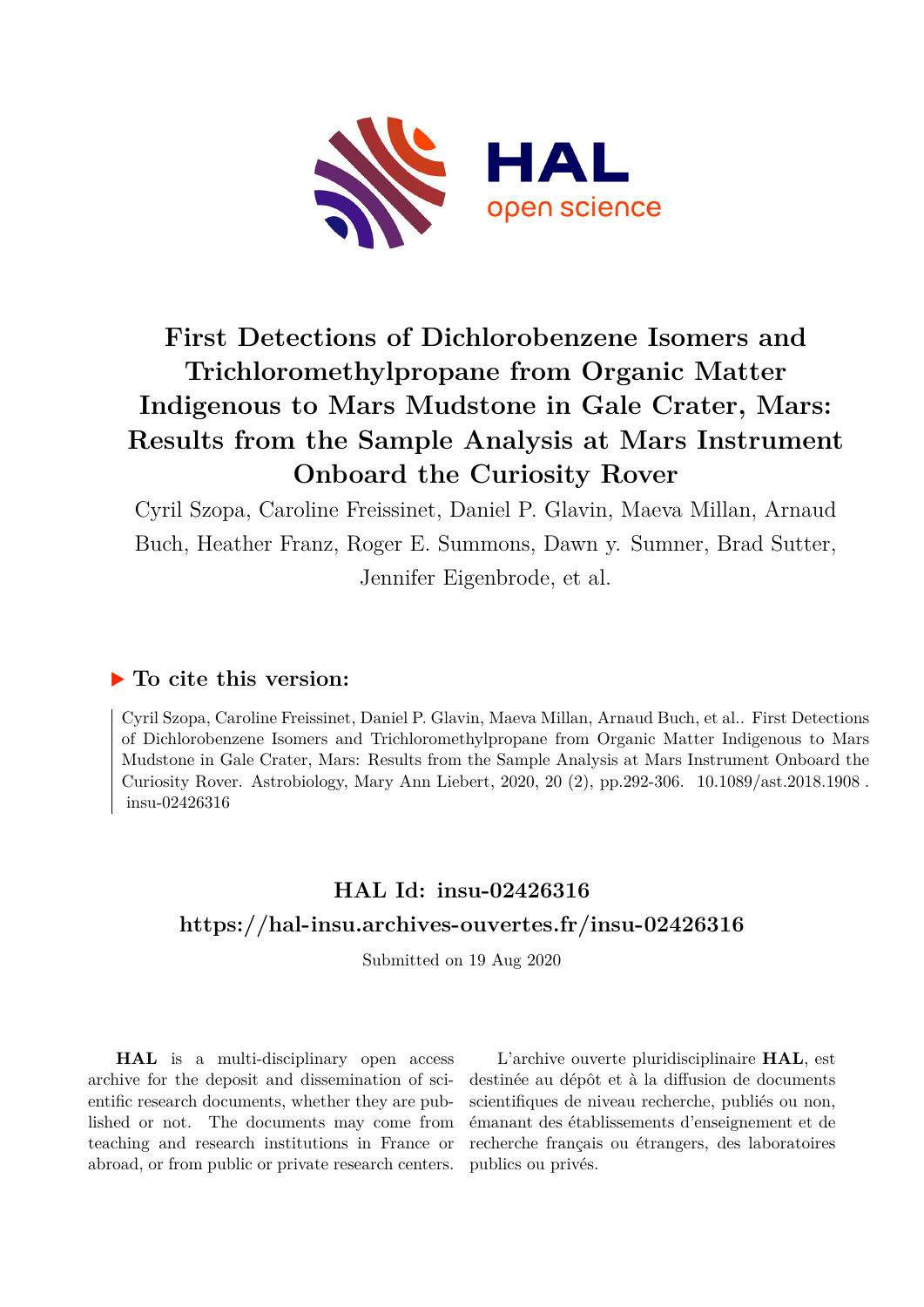## First Detections of Dichlorobenzene Isomers and Trichloromethylpropane from Organic Matter Indigenous to Mars Mudstone in Gale Crater, Mars: Results from the Sample Analysis at Mars Instrument Onboard the Curiosity Rover

Cyril Szopa,<sup>1,2</sup> Caroline Freissinet,<sup>1</sup> Daniel P. Glavin,<sup>3</sup> Maeva Millan,<sup>1,3,4</sup> Arnaud Buch,<sup>5</sup> Heather B. Franz,<sup>3</sup> Roger E. Summons,<sup>6</sup> Dawn Y. Sumner,<sup>7</sup> Brad Sutter,<sup>8</sup> Jennifer L. Eigenbrode,<sup>3</sup> Ross H. Williams,<sup>3,9</sup> Rafael Navarro-González,<sup>10</sup> Melissa Guzman,<sup>1</sup> Charles Malespin,<sup>3</sup> Samuel Teinturier, $^{3,11}$  Paul R. Mahaffy, $^3$  and Michel Cabane<sup>1</sup>

## Abstract

Chromatographic analysis of the Cumberland mudstone in Gale crater by the Sample Analysis at Mars (SAM) instrument revealed the detection of two to three isomers of dichlorobenzene. Their individual concentrations were estimated to be in the 0.5–17 ppbw range relative to the sample mass. We also report the first detection of trichloromethylpropane and the confirmation of the detection of chlorobenzene previously reported. Supporting laboratory experiments excluded the SAM internal background as the source of those compounds, thus confirming the organic carbon and chlorine of the newly detected chlorohydrocarbons are indigenous to the mudstone sample. Laboratory experiments also demonstrated that the chlorohydrocarbons were mainly produced from chemical reactions occurring in the SAM ovens between organic molecules and oxychlorines contained in the sample. The results we obtained show that meteoritic organics and tested chemical species (a polycyclic aromatic hydrocarbon, an amino acid, and a carboxylic acid) were plausible organic precursors of the chlorinated aromatic molecules detected with SAM, thus suggesting that they could be among the organic molecules present in the mudstone. Results from this study coupled with previously reported detections of chlorinated aromatics (<300 ppbw) indigenous to the same mudstone highlight that organics can be preserved from the harsh surface conditions even at shallow depth. The detection of new chlorohydrocarbons with SAM confirms that organic molecules should have been available in an environment favorable to life forms, strengthening the habitability aspect of Gale crater. Key Words: Mars—Chlorinated organic molecules—*In situ* measurements—Sample Analysis at Mars— Mudstone—Gale crater. Astrobiology 20, 292–306.

Pepartment of Astronomy and CRESST II, University of Maryland, College Park, Maryland.

<sup>&</sup>lt;sup>1</sup>LATMOS/IPSL, UVSQ Université Paris-Saclay, UPMC Univ. Paris 06, CNRS, Guyancourt, France.

<sup>&</sup>lt;sup>2</sup>Institut Universitaire de France, Paris, France.

<sup>&</sup>lt;sup>3</sup>Solar System Exploration Division, NASA Goddard Space Flight Center, Greenbelt, Maryland.

<sup>&</sup>lt;sup>4</sup>Department of Biology, Georgetown University, Washington, District of Columbia.

<sup>&</sup>lt;sup>5</sup>Laboratoire de Génie des Procédés et Matériaux (LGPM), EA 4038, Centrale-Supelec, Rue Joliot Curie, Gif-sur-Yvette, France.<br><sup>6</sup>Department of Earth, Atmospheric and Planetary Sciences, Massachusetts Institute of Technolo

Department of Earth, Atmospheric and Planetary Sciences, Massachusetts Institute of Technology, Cambridge, Massachusetts.

<sup>&</sup>lt;sup>7</sup>Department of Earth and Planetary Sciences, University of California, Davis, California.

<sup>&</sup>lt;sup>8</sup>Jacobs Technology, Inc., Johnson Space Center, National Aeronautics and Space Administration, Houston, Texas.

<sup>&</sup>lt;sup>10</sup>Instituto de Ciencias Nucleares, Universidad Nacional Autónoma de México, Ciudad Universitaria, México, Distrito Federal, México.<br><sup>11</sup>Universities Space Research Association, Goddard Earth Sciences Technology and Rese Maryland.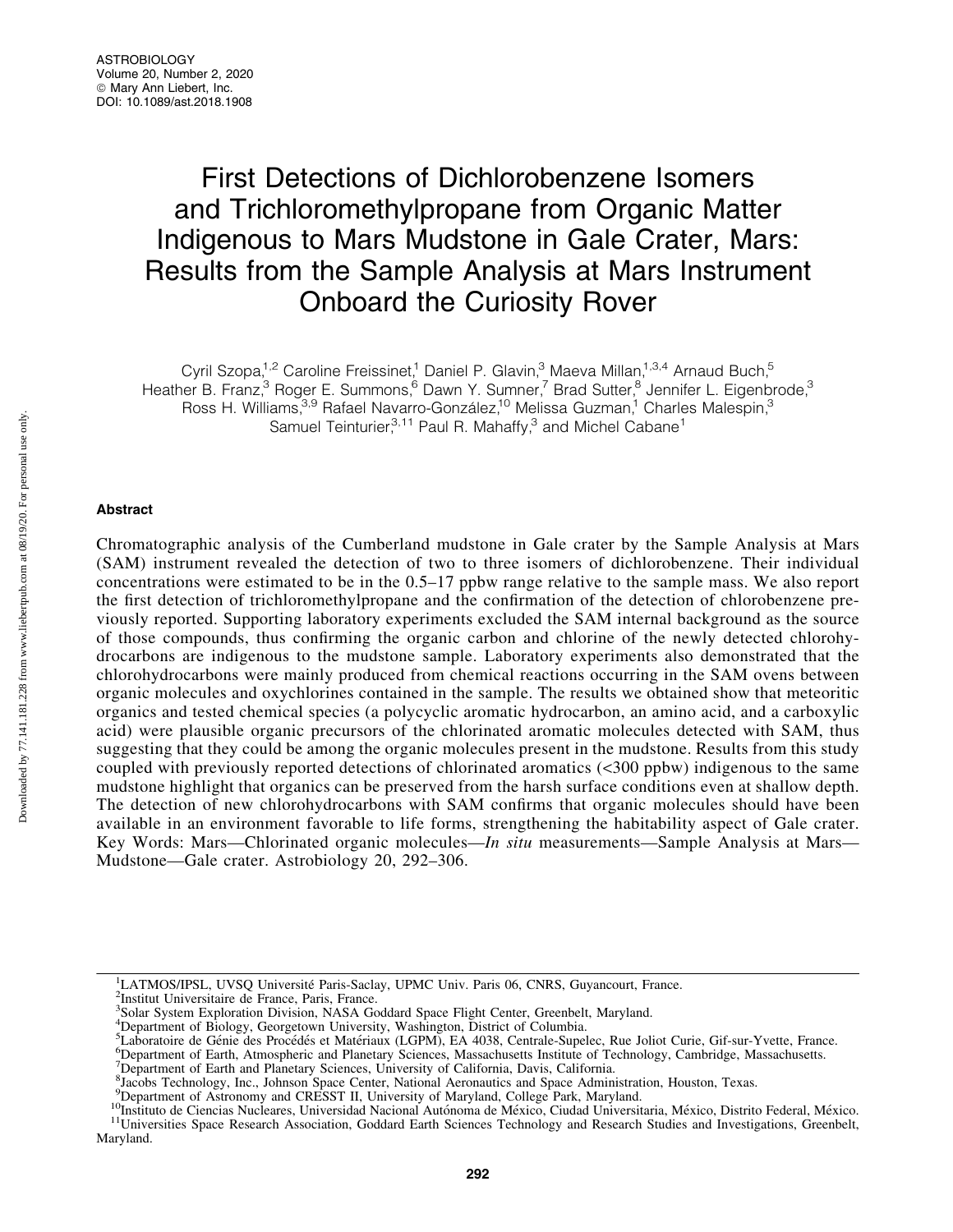#### 1. Introduction

THE SEARCH FOR habitable environments in the solar system and beyond is a key research area in astrobiology. Among the bodies of interest for habitability in the solar system, Mars has become one of the high priority targets, as demonstrated by the number of current and future planned Mars missions. From the intense exploration of the red planet, initiated in the late 1990s with the NASA Mars Pathfinder mission, it has been demonstrated that despite the hostile conditions for life on the martian surface existing today, its environmental conditions were much milder and conducive to the emergence and development of life in the past.

This was made clear through *in situ* surface exploration (Squyres *et al.*, 2006; Grotzinger *et al.*, 2014) and orbital observations (Poulet *et al.*, 2005), which suggest Mars once had relatively long-lived bodies of liquid water (rivers, deltas, and lakes). For this reason, the martian surface may have experienced higher temperatures, implying the planet had a much denser atmosphere (Ramirez *et al.*, 2014) during the same period life probably arose on Earth (Mojzsis *et al.*, 1996; Bell *et al.*, 2015). Moreover, recent *in situ* measurements showed that all the major elements required by all known life (Cockell *et al.*, 2016) are also present (Stern *et al.*, 2015; Franz *et al.*, 2017; Sutter *et al.*, 2017).

Organic carbon can be a product of the living or a material necessary to build the components of a living organism. For these reasons, organic material at the martian surface has been sought since the NASA Viking mission of the 1970s. More particularly, the two Viking probes, which landed on Mars in 1976, provided the first information collected *in situ* about the martian surface, including images and environmental parameters (Snyder, 1979). Among the data collected, the contents in volatile or vaporizable organic molecules from regolith samples were analyzed with the gas chromatograph mass spectrometer (GCMS) experiment (Rushneck *et al.*, 1978). Organic molecules were definitively detected with the instruments at the two landing sites. However, at that time, all the organic molecules detected were attributed to contaminants of the instrument (Biemann *et al.*, 1977).

Since then, the improvement of our knowledge of the martian surface environment allowed for reinterpretation of these results. For instance, some of the chlorinated hydrocarbons (HCs) (Guzman *et al*., 2018) detected were likely produced from thermal reactions, occurring in the experiment sample preparation system between oxychlorines, such as those that were detected during the Phoenix (Hecht *et al.*, 2009) and Mars Science Laboratory missions (Glavin *et al.*, 2013) and organic materials potentially present in the martian soil samples (Navarro-González et al., 2010).

The Sample Analysis at Mars (SAM) instrument suite onboard Curiosity unambiguously demonstrated for the first time that organic matter was present in ancient mudstone of Mars (Freissinet *et al.*, 2015). Indeed, large excesses of chlorobenzene (CBZ) and dichloroalkanes were detected when analyzing the Cumberland (CB) sample collected in the Yellowknife Bay area. These chlorinated HCs were likely produced in the SAM pyrolytic oven through reactions between organic matter and oxychlorines both indigenous to the sample (Freissinet *et al.*, 2015) present in the mudstone of Gale crater (Glavin *et al.*, 2013; Archer *et al.*, 2014).

This finding makes the CB sample very interesting from the habitability point of view. This interest is enhanced by mineralogical and geological characterization of the Yellowknife Bay area that show this was once a habitable fluvio-lacustrine environment (Grotzinger *et al.*, 2014) that left a large amount of mudstone from which the CB sample has been collected.

For these reasons, the SAM team proceeded to further process the CB data. Interpretations were supported by laboratory experiments that aimed to identify additional organic molecules. We report the main results of this study that revealed the presence of newly identified organic molecules in the SAM measurements, namely, dichlorobenzene (DCBZ) isomers and trichloromethylpropane (TCMP).

### 2. Materials and Methods

#### 2.1. CB sample

The Yellowknife Bay formation where CB was acquired consists of sandstone and mudstone that accumulated in either alluvial fan-playa lake or fluvial-lacustrine depositional environments (Grotzinger *et al.*, 2014; Palucis *et al.*, 2014; Edgar *et al.*, 2018).

The elemental composition of the Sheepbed mudstone is similar to average basaltic martian crust (Grotzinger *et al.*, 2014; McLennan *et al.*, 2014; Vaniman *et al.*, 2014). The relatively low concentrations of chlorine and bromine suggest a low salinity depositional environment, the presence of 20 wt % smectite clays (Fig. 1) implies circum-neutral pH, and the gray color of the rocks and the presence of magnetite suggest a reducing depositional environment (Grotzinger *et al.*, 2014; McLennan *et al.*, 2014; Vaniman *et al.*, 2014; Bristow *et al.*, 2015).

The composition of the smectite clays is consistent with the *in situ* alteration of olivine to clay during early diagenesis



FIG. 1. Composition of the CB mudstone deduced from the CheMin instrument (from Rampe *et al.*, 2017). The surface of the shares is representative of the contribution of the different phases identified expressed in weight ratio.  $CB =$ Cumberland.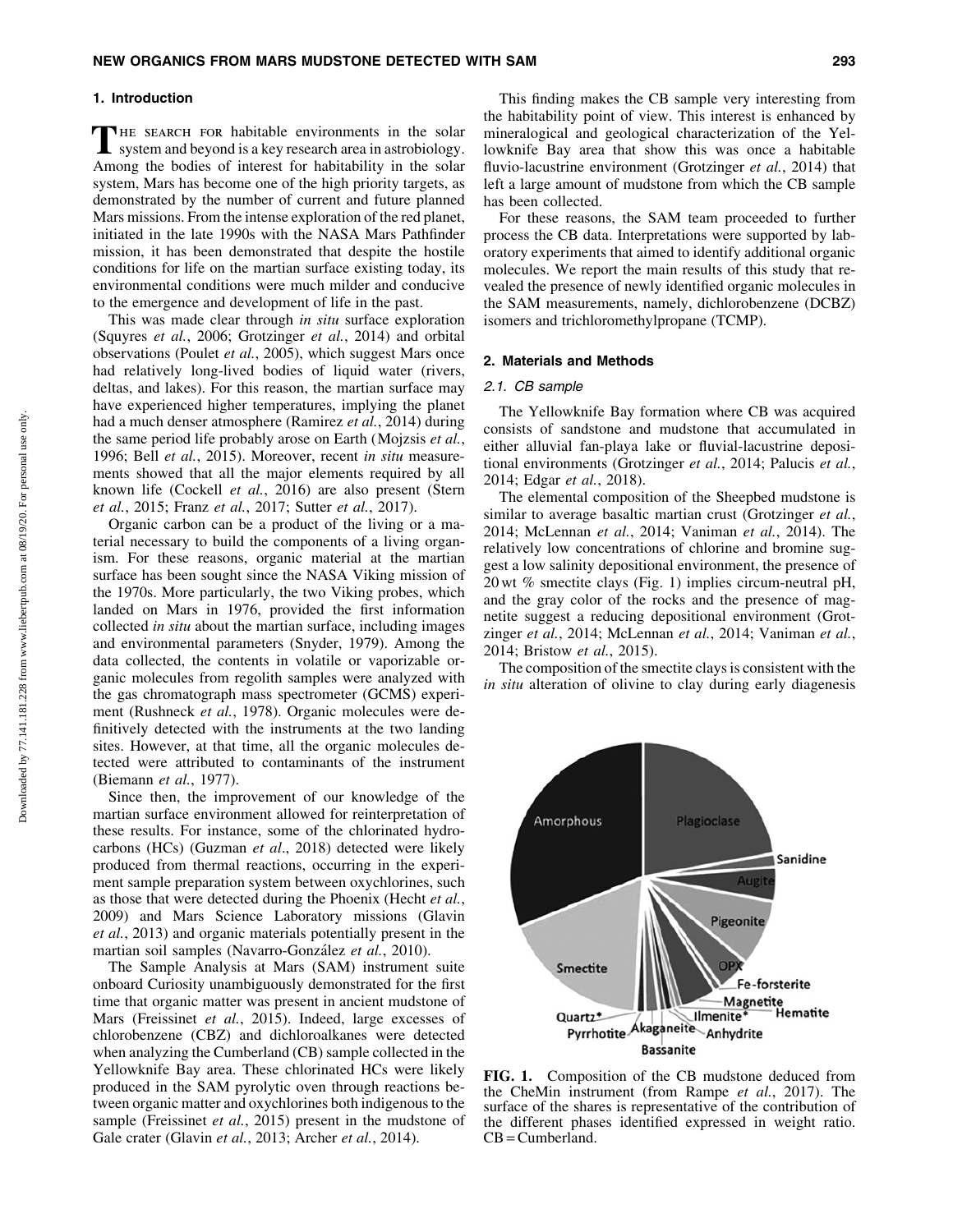(Vaniman *et al.*, 2014; Bristow *et al.*, 2015). Postdepositional oxidizing water–rock interactions produced diagenetic features in the mudstone, including nodules, raised ridges that were preferentially cemented, and calcium sulfate-filled veins (Grotzinger *et al.*, 2014; Léveillé *et al.*, 2014; Nachon *et al.*, 2014; Stack *et al.*, 2014). Even though diverse diagenetic features are present, the elemental composition of the Sheepbed mudstone suggests that alteration was a closed system with little elemental leaching (McLennan *et al.*, 2014).

The depositional setting and composition of the Sheepbed mudstone suggest conditions suitable for the long-term preservation of organics (see *e.g.,* Summons *et al.*, 2011). Clay minerals on Earth are associated with the preservation of organics for long periods of time, especially if deposited rapidly in anoxic environments such as lakes (Farmer and DesMarais, 1999; Michalski *et al.*, 2010). With their high surface area, negatively charged interlayers, and cations that retard water flow, clays are ideal candidates for accumulating and preserving organics over geological times at the surface of Mars.

The exposure history of CB is also consistent with good preservation potential of organics. A portion of CB was analyzed for cosmic ray-produced gases that accumulate in rock within a few meters of the martian surface (Farley *et al.*, 2014). Results indicate that CB was exposed to cosmic radiation for  $78 \pm 30$  Myrs, with most of that exposure being since the formation of Yellowknife Bay topography (Farley *et al.*, 2014). This result is consistent with the local geomorphology, with the Gillespie sandstone forming a ledge over the Sheepbed mudstone near the CB sampling site. The relatively low exposure to cosmic rays relative to much of the martian surface favors enhanced organic preservation at this site.

## 2.2. Analyses of the CB mudstone with the SAM GCMS

Several sieved  $\left($ <150  $\mu$ m) individual portions of the drilled CB sample, collected on Sol 279 of the mission, were delivered to different sample cups inside the SAM instrument for pyrolysis, evolved gas analysis (EGA), and GCMS analyses. Depending on the analysis, either a single  $(45 \pm 18 \text{ mg})$ or triple (135  $\pm$  31 mg) sample portion were analyzed (Table 1). In addition to the investigations conducted in the sols immediately after the drilling (Sol 277–422), some portions of the sample were delivered and stored in clean cups inside the

Table 1. Description of Each Cumberland Subsample Analyzed with Sample Analysis at Mars Gas Chromatograph Mass Spectrometer. Cup Numbers, Sample Portions, Sols of Analysis, PYROLYTIC CONDITIONS, AND TEMPERATURE CUTS ARE SPECIFIED (ADAPTED FROM FREISSINET ET AL., 2015)

| Sample<br>$(cup no.$ /portions <sup>a</sup> ) | Analysis<br>on Mars <sup>b</sup><br>mission sol | Cup and sample<br>preheat                                          | Pyrolysis sample<br>temperature $(^{\circ}C)$ | Gas chromatograph<br>hydrocarbon trap<br>cut $(^{\circ}C)$ |
|-----------------------------------------------|-------------------------------------------------|--------------------------------------------------------------------|-----------------------------------------------|------------------------------------------------------------|
| CB-Blank-1 (33/empty)                         | 25,083<br>277                                   | None                                                               | $\sim$ 40–855                                 | $\sim$ 380–495                                             |
| $CB-1$ (33/single)                            | 25,087<br>282/283                               | None                                                               | $\sim$ 40–855                                 | $\sim$ 380–495                                             |
| $CB-2$ (35/single)                            | 25,091<br>286                                   | None                                                               | $\sim$ 40–855                                 | $\sim$ 524–794                                             |
| $CB-3$ (39/single)                            | 25,094<br>290                                   | None                                                               | $\sim$ 40–855                                 | $\sim$ 157–275                                             |
| $CB-5(51/single)$                             | 25,123<br>368                                   | Cup preheat $\sim$ 200 $^{\circ}$ C                                | $\sim$ 40–855                                 | $\sim$ 157–275                                             |
| CB-6 (45/triple)                              | 25,130<br>382                                   | Cup preheat $\sim$ 250 °C<br>Sample boil-off $\sim$ 250°C          | $\sim$ 250–870                                | $\sim$ 272–320                                             |
| CB-6 residue<br>(45/no additional)            | 25,133<br>394                                   | Cup preheat $\sim$ 250 $\degree$ C<br>Sample boil-off $\sim$ 250°C | $\sim$ 250–870                                | $\sim$ 272–320                                             |
| $CB-7$ (47/triple)                            | 25,142<br>408                                   | Cup preheat $\sim$ 250°C<br>Sample boil-off $\sim$ 250°C           | $\sim$ 250–870                                | $\sim$ 420–784                                             |
| CB-Blank-2 (31/empty)                         | 25,145<br>421                                   | Cup preheat $\sim$ 250°C<br>Sample boil-off $\sim$ 250°C           | $\sim$ 250–870                                | $\sim$ 420–784                                             |
| $CB-9-ODa$ (51/triple)                        | 25,230<br>820                                   | None                                                               | $\sim$ 22–221                                 | $\sim$ 45–150                                              |
| CB-9-ODb (51/triple)                          | 25,231<br>823                                   | None                                                               | $\sim$ 22–840                                 | $\sim$ 45–850                                              |
| CB-9 ODa-blank<br>(45/no additional)          | 25,235<br>837                                   | None                                                               | $\sim$ 22–221                                 | $\sim$ 45–150                                              |
| CB-9 ODb-blank<br>(45/no additional)          | 25,236<br>837                                   | None                                                               | $\sim$ 22–840                                 | $\sim$ 45–850                                              |
| CB-10 ODb (39/triple)                         | 25,387<br>1546                                  | None                                                               | $\sim$ 35–850                                 | $\sim$ 40–115 + 320–550 + 587<br>$-680 + 739 - 850$        |
| CB-10-ODb-blank<br>(39/no additional)         | 25,393<br>1593                                  | None                                                               | $\sim$ 35–850                                 | $\sim$ 40–115 + 320–550 + 587<br>$-680 + 739 - 850$        |

<sup>a</sup>Single sample portion is  $45 \pm 18$  mg, and triple portion is  $135 \pm 31$  mg. <sup>b</sup>Experiment ID number.

CB= Cumberland; OD = opportunistic derivatization, see Section 2.2.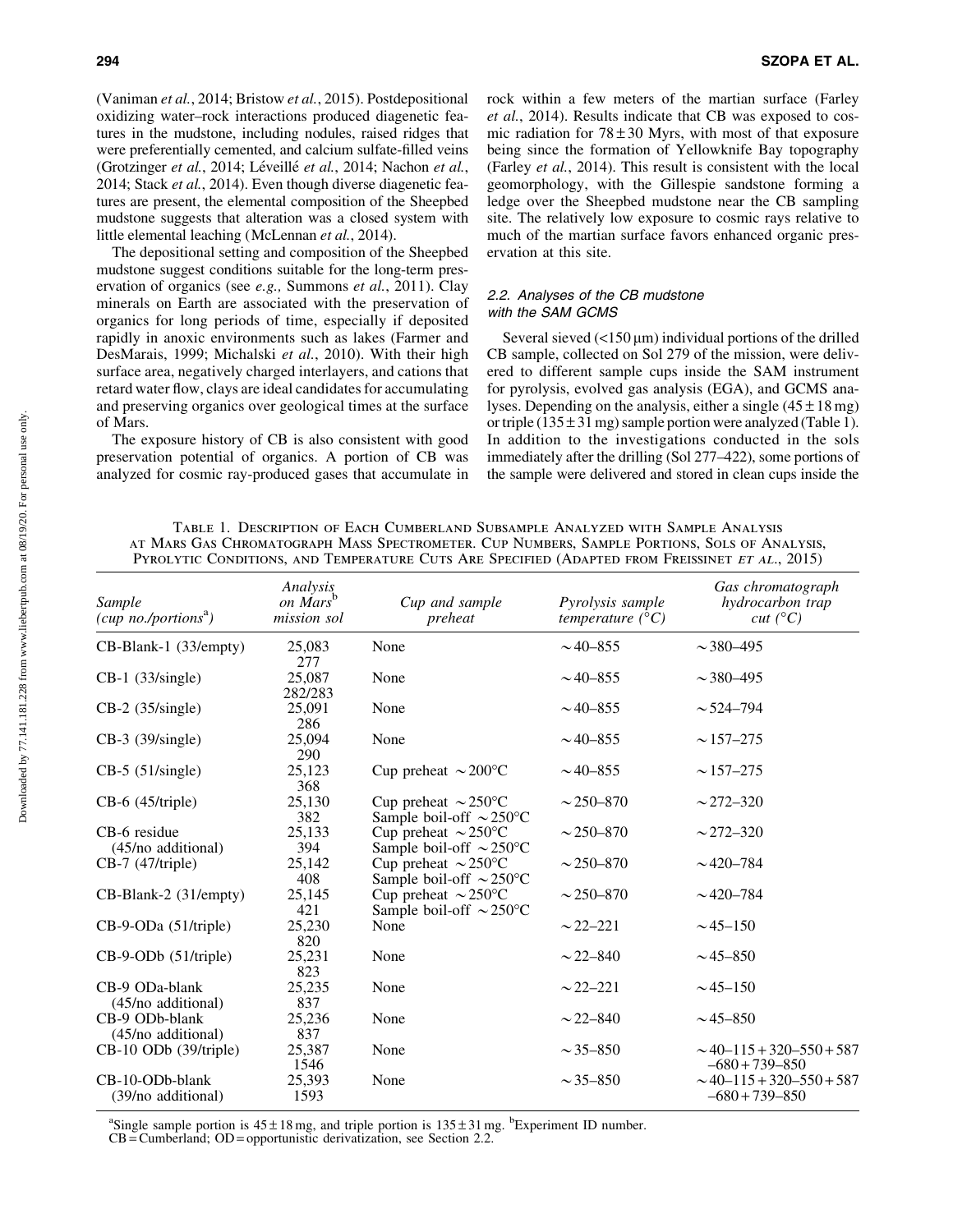### NEW ORGANICS FROM MARS MUDSTONE DETECTED WITH SAM 295

SAM sample manipulation system (SMS), also known as ''doggie bag'' samples, for later analyses. SAM proceeded to conduct a total of 15 GCMS analyses related to CB (including a blank and subsequent sample runs) across a wide range of time (from Sol 277 to Sol 1593) to maximize the scope of the data. All the CB portions analyzed with SAM, and the analytical conditions, are summarized in Table 1.

Each subsample was heated to  $\sim 840-875$ °C, at a 35°C/ min rate, except for CB-9-ODa and CB-9-ODa-blank analyses (sample heated to 221°C only), which were the first stages of experiments using two separate GCMS runs. The difference in the maximum temperature reached was due to the variations of the initial temperature of the sample largely dependent on the sample preheating and/or changes in the martian surface conditions (temperature and pressure), which vary throughout the martian sol and across seasons. From CB-blank-1 to CB-5 runs, the empty cup or the sample was heated from the ambient to the maximum temperature of the pyrolysis oven.

The derivatization agent *N*-methyl-*N*-*tert*-butyldimethylsilyl trifluoroacetamide (MTBSTFA), brought in SAM for GCMS analysis, leaked from at least one of the storage cups (Glavin *et al.*, 2013; Freissinet *et al.*, 2015). Thus, pyrolysis procedures were modified to account for this problem. Strategies were subsequently developed to minimize MTBSTFA adsorption onto the sample cups that could otherwise make the analysis of the species released in the upper sample temperature range complex (Freissinet *et al.*, 2015).

After the CB-1, CB-2, and CB-3 analyses, performed by direct pyrolysis of the sample, the MTBSTFA reduction process was applied to the CB-5, CB-6, CB-6-residue, CB-7, and CB-Blank-2 experiments, consisting of (1) pumping out the SMS for  $\sim$ 3 h with venting to the atmosphere *via* the wide-range pump, before receiving the sample while the SAM gas manifolds and transfer lines were heated to  $135^{\circ}$ C, (2) flushing the pyrolysis oven and SMS with helium to minimize adsorption of MTBSTFA products inside the oven, (3) preheating the selected cup for  $\sim$  20 min to  $\sim$  200°C (CB-5) or  $\sim$  250°C (CB-6, CB-6-residue, CB-7, and CB-Blank-2) before moving the cup under the inlet tube to receive the solid sample portion, and (4) preheating the sample (boil-off) to  $250^{\circ}$ C (CB-6, CB-6-residue, CB-7, and CB-Blank-2) to remove the MTBSTFA by-products from the sample.

All of these approaches helped to limit the adsorption of volatile MTBSTFA vapor products present in the SMS onto the cup walls during sample delivery and thus helped with the indigenous organics investigation.

Throughout the  $\sim$  30 min required to heat the sample to the maximum temperature, a small fraction of the helium gas flow and sample volatiles were continuously sampled by the MS (1:800 split ratio) in EGA mode.

During the same sample heating, only a fraction of the gases were sent to the SAM HC trap for subsequent GCMS analysis. The fraction was defined by selecting a range of sample temperatures during the pyrolysis ramp at which the gases were diverted to the HC trap. The trap was designed to collect and concentrate volatile species released by the sample, as immediately injecting the gases as they were released during the slow heating of the sample would result in a compromised GC separation. Subsequently, the HC trap was heated to 300°C under helium flow, and the adsorbed molecules were transferred to the GC injection trap (IT) to focalize them.

Finally, they were injected very quickly  $(\sim 10 \text{ s})$  in the GC by thermal desorption allowing optimized GC separation as previously described in more detail (Mahaffy *et al.*, 2012; Glavin *et al.*, 2013).

Although most of the CB subsamples were analyzed within a short time after collection, CB-9 and CB-10 were analyzed long ( $>500$  and  $>1200$  sols, respectively) after. For this reason, they remained exposed to the ambient atmosphere within the SAM SMS for considerably longer time. The adsorption of the MTBSTFA to the sample and cup is thought to be more important as the time of exposure is longer.

By heating these specific samples after a long exposure time to the MTBSTFA vapor in the SMS, it was thus expected to produce significant derivatization of the organics present in the CB subsample. The ''opportunistic derivatization (OD)'' experiment will be the subject of a subsequent detailed article. However, the relevant aspect here is that molecules not bearing any chemical function reactive with MTBSTFA (involving mainly O-H and N-H bonds) are not affected by the derivatization reagent. This is the case for all molecules discussed in this study, namely CBZ and isomers of DCBZ.

Background instrumental signatures were measured either from analysis of an empty cup before the CB sample analysis (''blank'') or through reheating a previously heated sample (*e.g.*, "residue"). In the OD experiments, blank runs were performed after the sample analysis, with 12 pyrolysis cups already containing a thermally processed sample, with the aim to obtain a reference measurement with the same amount of MTBSTFA as adsorbed on the CB samples.

Except for the CB-10 OD run, all the GCMS analyses of the CB samples were performed with the SAM GC-5 analytical channel. The channel is equipped with an IT filled with Tenax GR adsorbent, an MXT-CLP chromatographic column (Restek Corporation, Bellefonte, PA), 30 m long,  $0.25$  mm internal diameter, and  $0.25 \mu m$  film thickness, and a thermal conductivity detector (TCD).

Once the sample was injected into the GC from the IT, the column was operated using approximately constant inlet ( $\sim$ 0.9 bar) and outlet ( $\sim$ 0 bar) pressures to flow the helium carrier gas into the column. For optimizing the chromatographic separation, a temperature program was applied to the column, starting from  $35^{\circ}$ C for 5 min then heating at a 10°C/min rate up to 185°C (see Millan et al., 2016 for more details). At the channel outlet, a part of the flow was sent to the MS for spectral analysis of the eluate. The combination of GC with MS allows unambiguous identification of most of the compounds analyzed (Millan *et al.*, 2016).

For the CB-10 OD analysis, the compounds released from the SAM HC trap were analyzed in another GCMS analytical mode using both SAM GC-1 and SAM GC-4 channels. The SAM GC-4 channel is identical to the SAM GC-5 except that a Chirasil-Dex CB column (Agilent) was used, whereas for SAM GC-1, a MXT 20 column (Restek Corporation) was used without an IT or TCD (Mahaffy *et al.*, 2012).

SAM GC-1 was designed to analyze higher molecular weight compounds (up to  $\sim$  300 Da instead of  $\sim$  200 Da) using a higher upper temperature and for longer times than for the other channels. The temperature program used was starting at  $35^{\circ}$ C for 5 min, then heating at  $10^{\circ}$ C/min up to 250°C and maintained for 1 min. However, it required that the sample was directly injected in the column from the HC trap.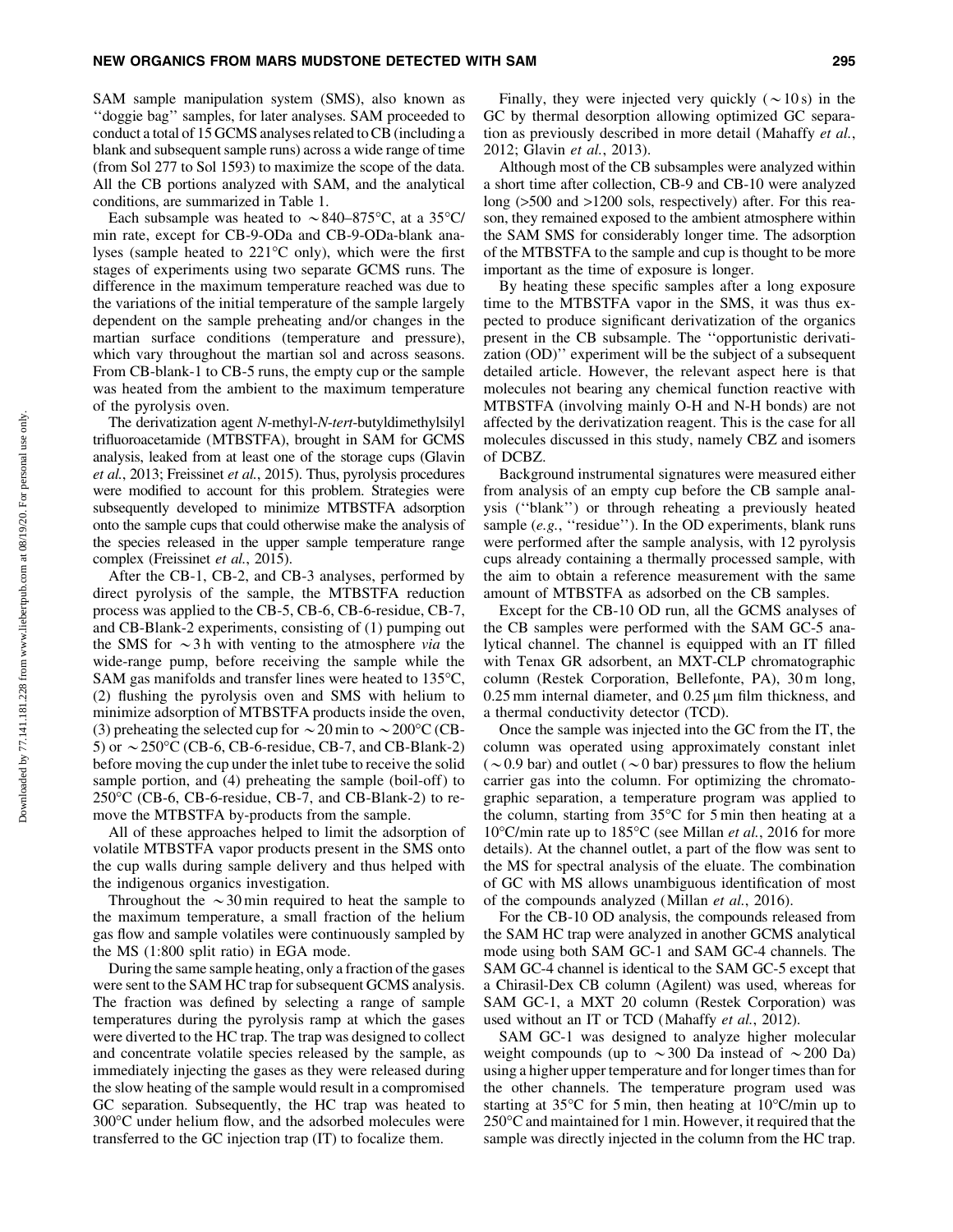Such an injection mode is of high interest, as heavy compounds can be too efficiently trapped in the ITs that equip other analytical channels and experience only partial or no desorption under SAM operational conditions, thus preventing their detection. In contrast, the time taken for the gases to be released from the SAM HC trap is quite long to achieve an efficient GC analysis. Moreover, different compounds can be released from the HC trap at different times, resulting in different times of injection into the columns. It raises issues for the identification of the compounds as the determination of the retention time is less precise, and the overlapping of compounds injected at different times in the column can result in chromatograms more difficult to interpret.

In this dual column analytical mode, the SAM GC-4 channel was used the same way as SAM GC-5. However, during the step of sampling the SAM GC-4 IT, approximately half of the gases released from the HC trap were sent to the SAM GC-1 column and simultaneously analyzed. Once the first chromatographic analysis was done, the compounds trapped in the SAM GC-4 IT were desorbed for analysis with this channel. The whole sequence resulted in the acquisition of two chromatograms of the same sample that provided complementary information to characterize the chemical composition of the sample.

## 2.3. CBZ and DCBZ quantification

The abundances of CBZ and DCBZ were determined from the SAM GCMS data as follows. Individual *m/z* values in counts per second comprising the primary masses of each peak (*m/z* 112 for CBZ and *m/z* 146 for the DCBZ) were fitted by Gaussian curves using IGOR Pro 6 (WaveMetrics), and the area of the *m/z* 112 and *m/z* 146 peaks from the fitted curves were determined. The areas of other individual *m/z* values contributing to the CBZ and DCBZ peaks were then calculated from the *m/z* 112 and *m/z* 146 areas using the expected ratios from the National Institute of Standards and Technology (NIST) MS reference library.

The total abundance of CBZ and DCBZ isomers was then estimated by taking the sum of all the *m/z* values contributing to each chromatographic peak. The total areas of each peak were compared with the peak areas from five separate hexane GCMS measurements that were conducted on the SAM instrument during preflight calibration (Mahaffy *et al.*, 2012). Hexane was used as a standard for the chlorinated benzene abundance calculations since this HC was not identified in the SAM instrument backgrounds and CBZ standards were not run on the SAM flight instrument during preflight calibration.

Differences in the relative molar response of hexane compared with the individual chlorinated benzenes were accounted for in the abundance calculations by using the experimentally determined average electron ionization cross section at 75 eV of  $19.7 \times 10^{-20}$  m<sup>2</sup> for hexane (Lampe *et al.*, 1957; Harrison *et al.*, 1966; Alberti *et al.*, 1974; Bart, 2003) and estimated electron ionization cross sections of CBZ and DCBZ of  $19.4 \times 10^{-20}$  m<sup>2</sup> and  $22.8 \times 10^{-20}$  m<sup>2</sup>, respectively, using the bond contribution method described in the study of Bart (2003). Since laboratory breadboard GCMS experiments have shown that 1,3- and 1,4-DCBZ have the same retention time under the SAM operating conditions, we were unable to determine the individual abundances of these compounds. Therefore, only the total combined abundance of 1,3- and 1,4- DCBZs was calculated for the corresponding peak (Table 2).

#### 2.4. Reference retention times measurement

SAM GC data were used to confirm the identification of TCMP and to discriminate the isomers of DCBZ. With this

|  | TABLE 2. QUANTIFICATION OF CHLOROBENZENE, DICHLOROBENZENE (SECOND PEAK ELUTING    |
|--|-----------------------------------------------------------------------------------|
|  | at 14.8 Min), and Trichloromethylpropane in the Analyses of the Cumberland Sample |

| TID (sample)                  | $CBZ$ (pmol)<br>$RT = 10.8$ min | $1,3$ - and<br>$1,4$ -DCBZ (pmol)<br>$RT = 14.2 min$ | $1,2$ -DCBZ (pmol)<br>$RT = 14.7$ min | <i>CBZ/DCBZ</i><br>(total) ratio | <b>TCMP</b><br>(pmol) |
|-------------------------------|---------------------------------|------------------------------------------------------|---------------------------------------|----------------------------------|-----------------------|
| 25,033 (RN Blank)—empty cup   | $<$ 1                           | < 0.2                                                | < 0.2                                 | nd                               |                       |
| $25,038$ (RN1)—single         | $8 \pm 1$                       | < 0.2                                                | < 0.2                                 | nd                               |                       |
| 25,059 (JK Blank)—empty cup   | $2 \pm 1$                       | < 0.2                                                | < 0.2                                 | nd                               |                       |
| 25,074 (JK3)—triple           | $7 \pm 1$                       | < 0.2                                                | < 0.2                                 | nd                               |                       |
| 25,083 (CB Blank-1)—empty cup | $4 \pm 1$                       | < 0.2                                                | < 0.2                                 | nd                               | < 0.2                 |
| $25,087$ (CB1)—single         | $3 \pm 1$                       | < 0.2                                                | < 0.2                                 | nd                               | < 0.2                 |
| $25,091$ (CB2)—single         | $6 \pm 1$                       | < 0.2                                                | < 0.2                                 | nd                               | < 0.2                 |
| $25,094$ (CB3)—single         | $36 \pm 7$                      | < 0.2                                                | < 0.2                                 | nd                               | 2.7                   |
| $25,123$ (CB5)—single         | $71 \pm 13$                     | $1.1 \pm 0.2$                                        | $0.8 \pm 0.2$                         | $3725 - 56$                      | 2.4                   |
| $25,130$ (CB6)—triple         | $74 \pm 14$                     | $0.3 \pm 0.1$                                        | $1.0 \pm 0.3$                         | 56 35 - 98                       | 1.3                   |
| 25,133 (CB6 residue)—triple   | $47 + 9$                        | < 0.2                                                | < 0.2                                 | nd                               | < 0.2                 |
| $25,142$ (CB7)—triple         | $39 + 7$                        | < 0.2                                                | $0.4 \pm 0.1$                         | nd                               | 0.2                   |
| 25,145 (CB Blank-2)—empty cup | $47 + 9$                        | < 0.3                                                | < 0.3                                 | nd                               | < 0.2                 |
| 25,223 (CH Blank)—empty cup   | $3 \pm 1$                       | < 0.5                                                | < 0.5                                 | nd                               | < 0.2                 |
| $25,226$ (CH1)—single         | $9\pm2$                         | < 0.5                                                | < 0.5                                 | nd                               | < 0.2                 |
| $25,230$ (CB9 ODa)—triple     | $32 \pm 6$                      | < 0.2                                                | < 0.2                                 | nd                               | < 0.2                 |
| 25,231 (CB9 ODb)—triple       | $129 \pm 24$                    | $4.5 \pm 1.0$                                        | $5.2 \pm 1.0$                         | $139-19$                         | < 0.2                 |
| 25,235 (ODa blank)—CB6 res.   | $11 \pm 2$                      | < 0.2                                                | < 0.2                                 | nd                               | < 0.2                 |
| $25,236$ (ODb blank)—CB6 res. | $24 \pm 4$                      | < 0.2                                                | $0.7 \pm 0.1$                         | nd                               | < 0.2                 |

CBZ = chlorobenzene; CH = Confidence Hill; DCBZ = dichlorobenzene; JK = John Klein; nd = not determined; RN = Rocknest; RT = Retention Time; TCMP = trichloromethylpropane; TID = technical identification.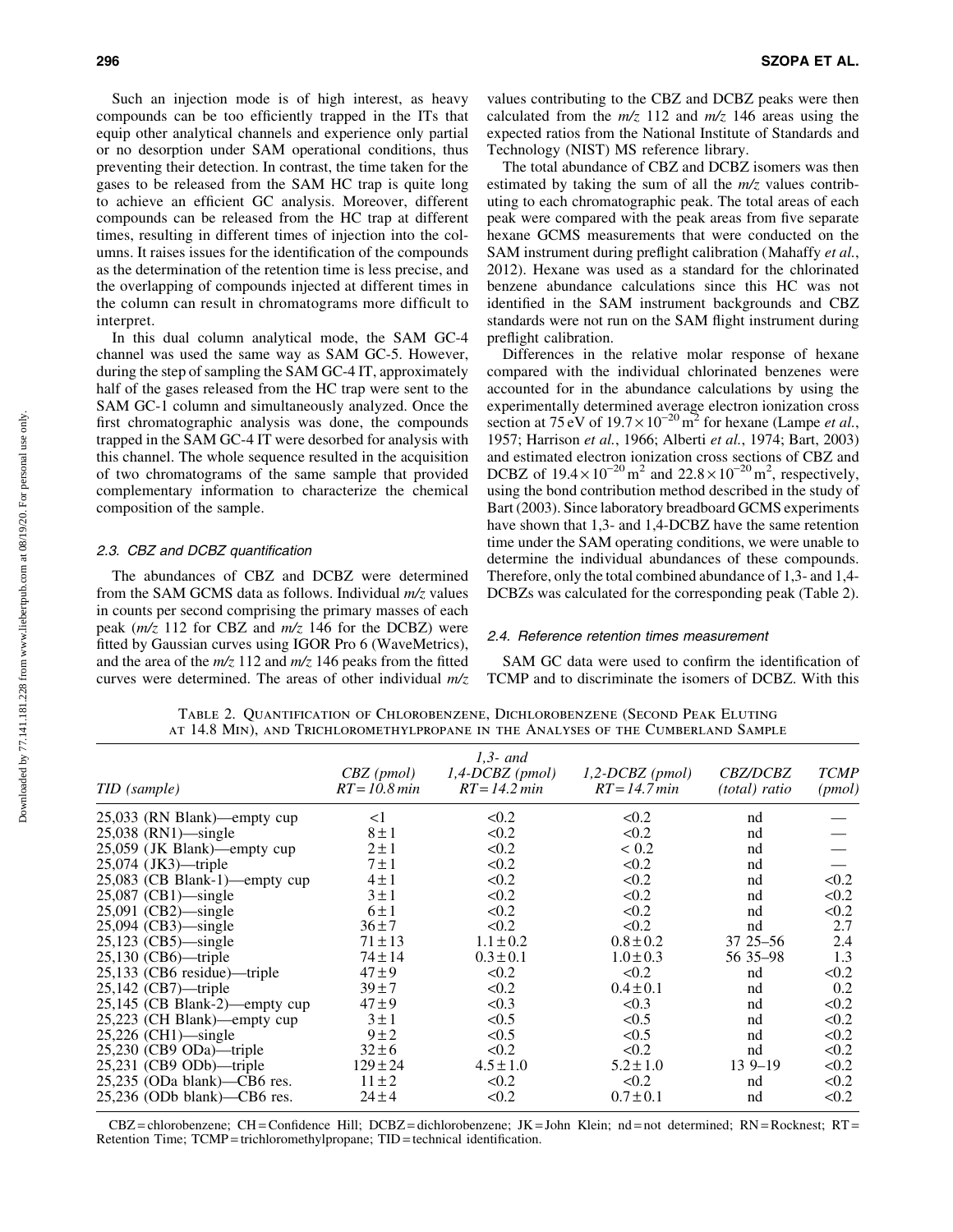aim, the retention times of the molecules identified in the SAM chromatograms from MS were compared with the retention times of chemical standards analyzed in the laboratory with a SAM GC breadboard. The breadboard included spare columns of SAM GC, identical to the flight ones, and a flow restriction device. This flow restrictor allowed to reproduce the carrier gas flow rate of the flight instrument on a commercial GC in the laboratory, under operating conditions similar to the flight model ones. More details about the experimental setup and method can be found in the study of Millan *et al.* (2016).

## 2.5. Laboratory experiments about reactivity of organic materials with oxychlorines

To identify the organic molecules parent of the chlorohydrocarbons detected from the analyses of the CB sample, two distinct laboratory experiments were performed. Assuming the sources of organic carbon could come from meteorites impacting the martian surface, a sample of carbonaceous chondrite was used as a test sample to be analyzed under operating conditions similar to the SAM experiment ones.

With this aim, a sample of the Murchison meteorite was mixed with olivine, which roughly reproduces the mineralogy of a martian sample, and calcium perchlorate, which represents oxychlorine present in materials composing the martian soil. The relative mass ratio (in percentage of the total mass) was 5:94:1 for the Murchison meteorite sample, olivine, and calcium perchlorate, respectively. The calcium perchlorate to olivine (1:94) ratio has been reasonably estimated from *in situ* measurements. The amount of meteorite was probably higher in the sample compared with the martian surface materials, even if it is difficult to make an accurate estimation of this amount today, by lack of information. But the probable excess of meteoritic material in the sample could enhance the reaction process and allow for an easier detection of the products of pyrolysis.

The analog sample was pyrolyzed at  $720^{\circ}$ C/min up to 600°C (starting from the ambient laboratory temperature) with a CDS Analytical 5250 Pyroprobe pyrolyzer. For this specific sample limited in amount, it was unfortunately not possible to perform experiments under SAM-like pyrolysis conditions. Then, the results obtained should be considered with caution, even if Millan *et al.* (2017) showed that the production of CBZ and DCBZ from organic molecules mixed with perchlorates could not be dependent on the heating rate used for the pyrolysis.

The volatile compounds produced by the pyrolysis were analyzed with a laboratory GCMS Agilent 6890 N GC coupled to a Micromass Autospec Ultima mass spectrometer. The chromatographic column was a DB-5MS (60 m, 0.25 mm,  $0.25 \mu m$ ; Agilent), and the sample was injected through a split/splitless injector with a 2:1 split ratio. The column temperature was held at  $40^{\circ}$ C for 2 min and then increased to  $310^{\circ}$ C at a 4 $^{\circ}$ C/min rate.

As the Murchison meteorite is known to contain numerous organic molecules, identification of the original molecules producing chlorohydrocarbons is difficult. This is the reason why we carried out similar experiments using pure organic molecules in place of the Murchison meteorite sample. We focused on an amino acid (alanine), a polycyclic aromatic hydrocarbon (PAH) (naphthalene), and a carboxylic acid (benzoic acid), which can all be present in the Murchison meteorite, or produced at the martian surface from other sources, such as oxidized organic molecules (Benner *et al.*, 2000; Lasne *et al.*, 2016).

Chemical standards (pure analytical grade >99.5%, Sigma-Aldrich) of each organic compound were mixed with calcium perchlorate and fused silica beads (both from Sigma-Aldrich). The relative mass ratio was 0.5:1:98.5 for organic standards, calcium perchlorate, and silica, respectively. This mixture was made to simulate reasonable amounts of organic molecules and oxychlorine regarding the martian surface context, but with a substrate (fused silica) known to be chemically inert. Thus, it allowed a study of the organic/oxychlorine reaction only.

Each synthesized analog was pyrolyzed in a EGA-PY 3030D pyrolyzer (Frontier), with a program of temperature similar to the one applied to the SAM pyrolytic cell, that is, starting at  $40^{\circ}$ C and heating up to  $900^{\circ}$ C at a  $35^{\circ}$ C/min rate. The volatile compounds produced during the pyrolysis were analyzed with a ThermoFisher ISQ (ThermoFisher) laboratory GCMS. The chromatographic column was an RXi-5MS (30 m, 0.25 mm, 0.25 mm; Restek Corporation), and the sample was injected through a split/splitless injector with a 10:1 split ratio. The column temperature was held at  $33^{\circ}$ C for 3 min, followed by a  $6^{\circ}$ C/min heating up to 220 $^{\circ}$ C, and then heated up to 300°C at 10°C/min with a final plateau maintained for 1 min. The column flow rate was set constant at 1 mL/min, and the carrier gas was helium.

## 3. Results

#### 3.1. Detection and identification

## of chlorohydrocarbons from SAM GCMS data

The detection and identification of TCMP and DCBZ isomers with the SAM GCMS started with the mass spectra attribution. The mass spectrum of each potential peak of interest in the chromatogram was compared with reference spectra in the NIST MS libraries. By using this procedure, of all mass spectra plotted from the SAM GCMS data acquired for the CB samples, two spectra have been attributed to TCMP and DCBZ with a high level of confidence (Fig. 2).

TCMP has only two stable isomeric forms, which produce very distinct mass spectra. Also, the attribution to 1,2,3 trichloro-2-methylpropane was done without ambiguity. With respect to DCBZ, there are three isomers, and they all produce very similar mass spectra under the analytical conditions of the SAM MS. As the DCBZ mass spectrum was attributed to two peaks with distinct retention times in the SAM chromatograms, it is likely that two different isomers of DCBZ have been detected, but they cannot be distinguished by MS alone.

Relative and absolute retention times of the TCMP and the three different isomers of DCBZ measured in the laboratory (Fig. 3b) are compared with the SAM measurements done on Mars in Fig. 3a. The previously identified CBZ (Freissinet *et al.*, 2015) is also plotted on Fig. 3 as a reference. Comparison of the chromatograms shows the same retention pattern between the flight and the laboratory analyses, but longer retention times were observed in the laboratory. It has been demonstrated that analytical biases produced by the GC breadboard (due to small differences in the setup and operating conditions control) caused a shift to longer retention times for the molecules analyzed in the laboratory (Millan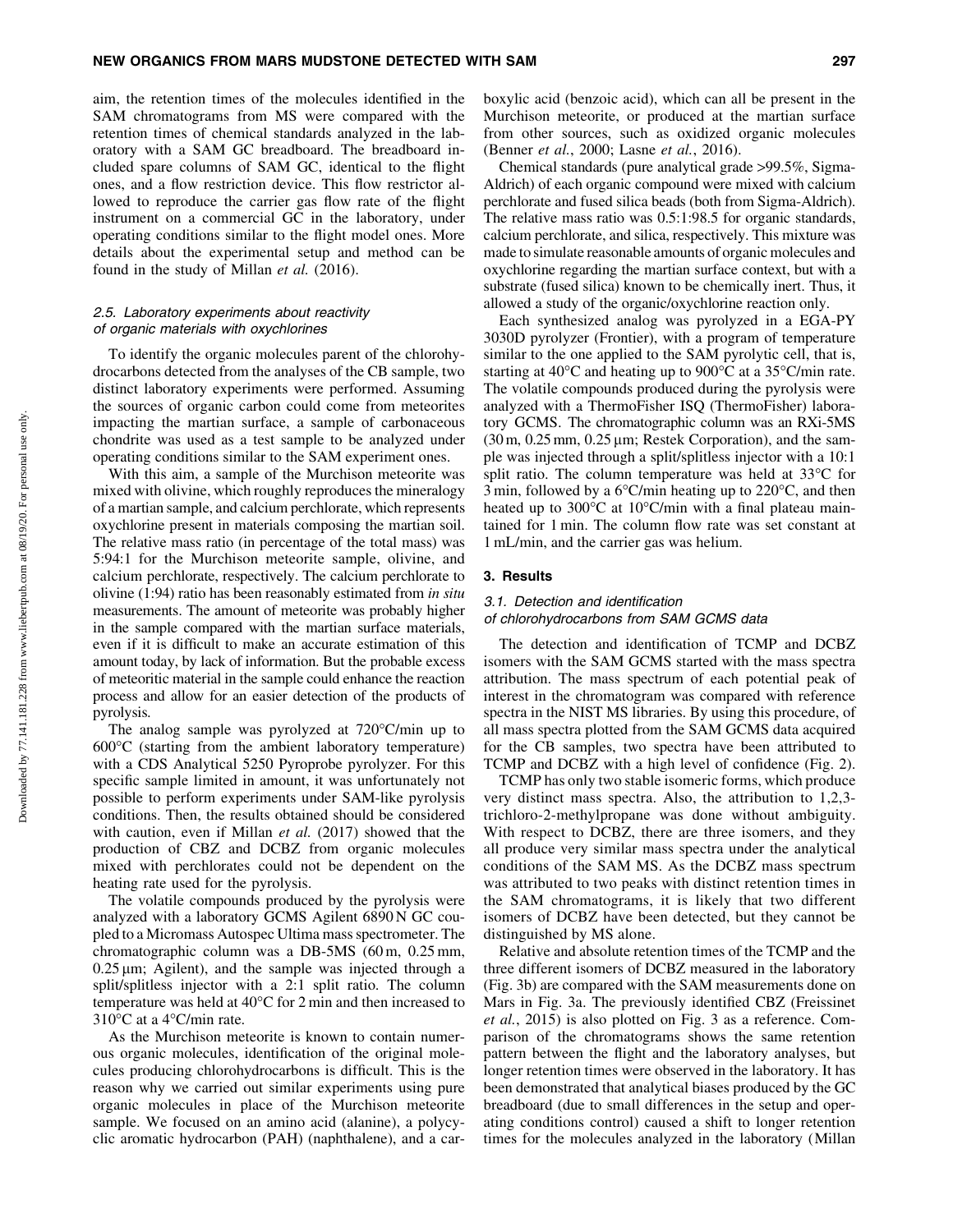

FIG. 2. Normalized mass spectra of 1,2,3-trichloro-2-methylpropane (left) and 1,2-DCBZ (right) from SAM CB-5 sample plotted against National Institute of Standards and Technology (NIST) MS library reference spectrum. The similarities in the respective mass spectra give a high confidence in the identification of the molecules. Isomers of DCBZ produce very similar mass spectra under SAM MS analytical conditions. Only the 1,2-DCBZ spectrum is presented in this figure as an example. DCBZ = dichlorobenzene; MS = mass spectrometer; SAM = Sample Analysis at Mars.

*et al.*, 2016). Also, each peak plotted in the flight chromatogram has an equivalent in the laboratory data allowing identification.

For DCBZ and TCMP, the comparison allowed confirmation of the identification achieved with the mass spectral analysis. Concerning DCBZ, the three isomers were separated in the laboratory measurements, but a significant coelution of 1,3-DCBZ and 1,4-DCBZ (Fig. 3b) was observed.

In the chromatogram recorded on Mars with SAM (Fig. 3a), 1,2-DCBZ was clearly present and separated from its isomers. Only one peak was observed at a retention time compatible with 1,3-DCBZ and 1,4-DCBZ, but the coelution of these molecules observed in the laboratory data (Fig. 3d) makes it difficult to ascertain the presence of only one or both isomers. However, looking more closely at the corresponding chromatographic peak shape (Fig. 3c),



FIG. 3. Comparison of the chromatograms obtained for the CB-5 and CB-6-res (blank) analyses (a) with a chromatogram obtained when analyzing a mixture of chemical standards with a SAM-GC breadboard under operating conditions similar to the flight instrument ones (b). SAM CB data are a reconstructed chromatogram plotted as such:  $m/z$  112 +  $m/z$  111 × 10 +  $m/$  $z$  146 $\times$  10. The inset (c) is a zoom of the second DCBZ peak present in the CB chromatogram, showing the broader profile of this peak compared with the other one attributed to 1,2-DCBZ. The inset (d) represents the chromatogram of 1,3- and 1,4- DCBZ analyzed separately with the breadboard, compared with the chromatogram of a mixture of the two isomers.  $GC = gas$  chromatograph;  $m/z = mass$ -to-charge ratio.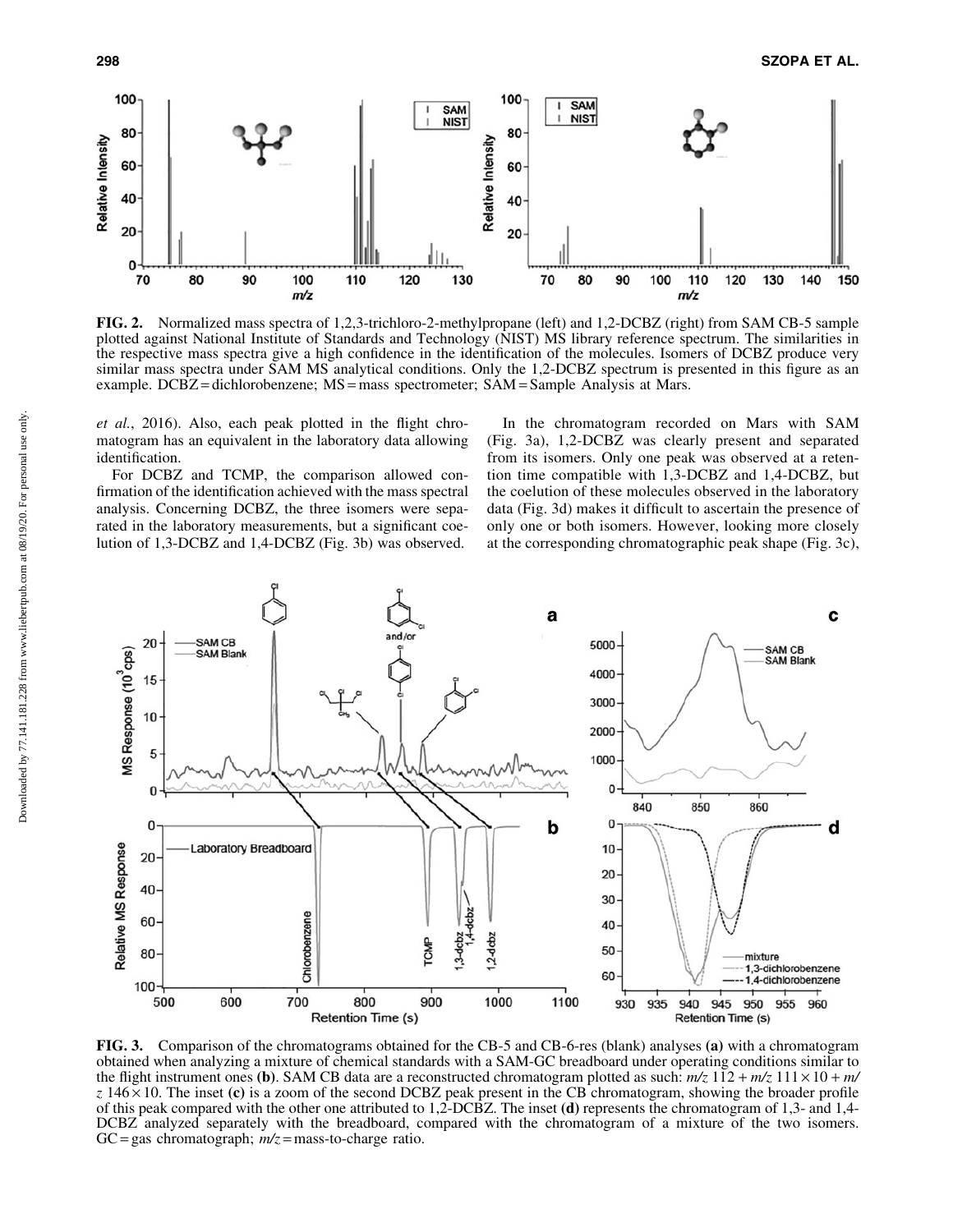it is distinctly broader than the neighboring peaks, suggesting a coelution of two species at least.

As a consequence, we can confirm the presence of 1,3- DCBZ and 1,4-DCBZ among the chemical compounds detected with SAM. Even considering the analytical uncertainty, various experiments performed in the laboratory showed that chemical reactions of organic molecules with calcium perchlorate producing DCBZ tended to generate all three isomers (see Section 4.2), thus strengthening our working hypothesis.

Among the analyses of the CB samples, the two peaks of DCBZ isomers were present in the chromatograms obtained for CB-5, CB-6, CB-7, and CB-9-ODb. For CB-7, only the more retained peak was clearly observed. For TCMP, it was observed in chromatograms obtained for CB-3, CB-5, CB-6, and CB-7 analyses.

Looking at the GCMS sampling conditions (Table 1), we notice that the chlorohydrocarbons presented in this study, as CBZ, were detected when analyzing the gases released by the CB rock sample in the low temperature heating range, basically from the ambient temperature to  $\sim$  300 $^{\circ}$ C. When the gases released by the sample at higher temperatures, typically  $\geq 400^{\circ}$ C, were sent to the GC, none of these chlorohydrocarbons were detected. It proves that CBZ, DCBZ, and TCMP were released or/and produced at relatively low sample temperatures. These thermal conditions are also known not to be sufficient for producing a significant pyrolysis of the chemical species present in the sample.

If mono and DCBZ isomers were detected in CB chromatograms, there is no evidence of the presence of trichlorobenzene (TCBZ). The retention times of TCBZ isomers measured with the laboratory GC breadboard  $\left( < 20 \right)$  min) show that these species elute from the column within the SAM duration of analysis. If present in the analytes, they could be found in the GCMS data. However, neither chromatographic peak nor mass spectra were found to be compatible with TCBZ for all the CB analyses. Therefore, TCBZ was either absent from the gases released by the sample or the amount of TCBZ injected in the SAM-GC channel was too low to be detected with the GCMS analyzer.

## 3.2. EGA analysis contribution to the detection of DCBZ

The SAM-EGA mode cannot by itself allow the identification of complex molecules because of the overlap of different spectral signatures produced from numerous chemical species. However, SAM-EGA can be used to confirm the presence of molecules identified with GCMS and to estimate their abundances.

The SAM-EGA response for ions characteristic to DCBZ isomers (*m/z* 146 and 148) was plotted as a function of sample temperature for all analyzed CB samples and the relevant blanks (Fig. 4). For the CB-5 sample that produced the highest amount of DCBZ as quantified from GCMS data (see part 2.3), we can observe peaks with similar shapes for both ions in the 250–450°C temperature range, with a maximum  $\sim$  300°C. No signal above the background was observed for these ions in the CB-Blank-2 analysis. Moreover, looking at the signature of CBZ (*m/z* 112, Fig. 4), CBZ was released in the same temperature range as ions with *m/z* 146 and 148.



FIG. 4. Thermograms of CB-5 and CB-Blank-2 from extracted *m/z* signals. Data were smoothed for a better representation. Ions with *m/z* 146 and *m/z* 148 are attributed to DCBZ, and they both display a peak in the CB-5 sample and a flat line in CB-Blank-2. The signal from the ion with *m/z* 112 from CB-5 is represented to show the coincidental release of CBZ with the attributed DCBZ. The shaded area corresponds to the temperature portion sent to the hydrocarbon trap for GCMS analysis of CB-5. CBZ, chlorobenzene.

Although it is not possible to claim a definitive detection of DCBZ from the SAM-EGA data alone, there is a high probability that DCBZ was released from the sample in the same range of temperature as CBZ. These observations by SAM-EGA confirm the detection achieved with SAM-GCMS.

Unlike DCBZ and CBZ, SAM-EGA was unable to detect TCMP. The main ions produced from TCMP detected by SAM-EGA are*m/z* 111,*m/z* 113, and*m/z* 75, which are also common to CBZ and DCBZ, and other chemical species. The overlap of the signatures from DCBZ and CBZ prevents us from confirming the presence of TCMP by SAM-EGA analyses.

## 3.3. CBZ and DCBZ concentrations

The concentration of 1,2-DCBZ in the analyses of the CB sample ranged from  $\sim 0.4$  to 6 ppbw, and the total concentration of 1,3- and 1,4-DCBZ ranged from  $\sim 0.3$  to 5 ppbw. The CBZ abundances measured by GCMS in the CB runs were much higher with CBZ/DCBZ ratios ranging from 13 to 56 (Table 2).

#### 4. Discussion

## 4.1. SAM internal background disproved as the source of DCBZ and TCMP

As for CBZ, the strong excess of DCBZ and TCMP in the CB sample, comparatively with all the other samples that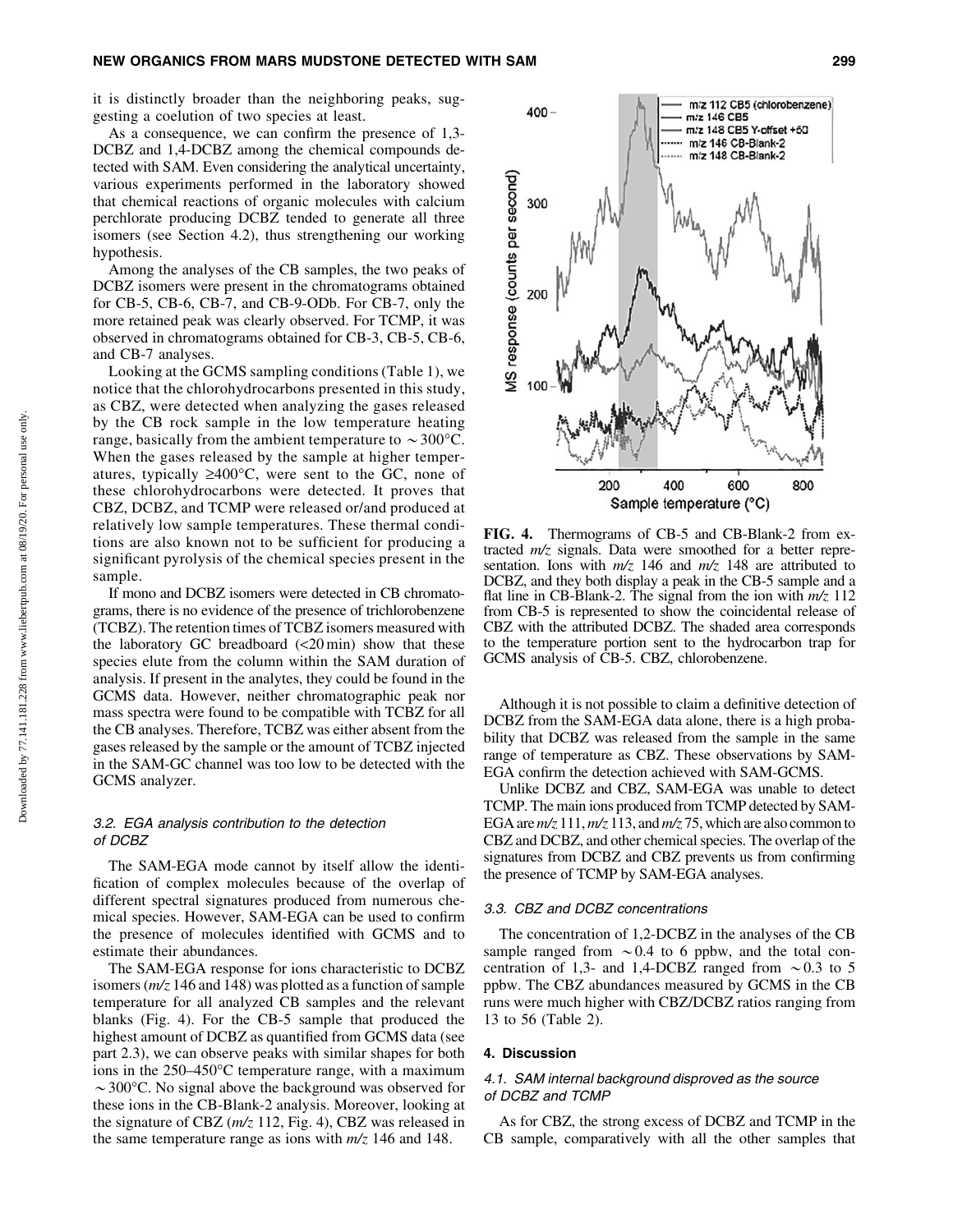| Molecule                                                  | Raw formula                     | Origin             | Type of reaction        |
|-----------------------------------------------------------|---------------------------------|--------------------|-------------------------|
| N-methyl-2,2,2-trifluoroacetamide                         | $C_3H_4ONF_3$                   | <b>MTBSTFA</b>     | Derivatization reaction |
| Tert-butyldimethylsilanol                                 | $C_6H_{16}OSi$                  | <b>MTBSTFA</b>     |                         |
| $1,3-bis(1,1-dimethyl)-1,1,3,3-tetramethylsiloxane$       | $C_{12}H_{30}OSi2$              | <b>MTBSTFA</b>     |                         |
| Carbon dioxyde                                            | CO <sub>2</sub>                 | <b>MTBSTFA/DMF</b> | Oxidation               |
| Formaldehyde <sup>a</sup>                                 | CH <sub>2</sub> O               | <b>MTBSTFA/DMF</b> |                         |
| $C4$ -alkene $b$                                          | $C_4H_8$                        | <b>MTBSTFA/DMF</b> |                         |
| Hydrogen cyanide <sup>a,b</sup><br>Cyanogene <sup>b</sup> | <b>HCN</b>                      | <b>MTBSTFA/DMF</b> |                         |
|                                                           | $C_2N_2$                        | <b>MTBSTFA/DMF</b> |                         |
| Acetaldehyde <sup>b</sup>                                 | $C_2H_4O$                       | <b>MTBSTFA/DMF</b> |                         |
| Acetonitrilea,b                                           | CH <sub>3</sub> CN              | <b>MTBSTFA/DMF</b> |                         |
| Methylisocyanate <sup>b</sup>                             | $C_2H_3NO$                      | <b>MTBSTFA/DMF</b> |                         |
| Chloromethane <sup>a,b</sup>                              | CH <sub>3</sub> Cl              | <b>MTBSTFA/DMF</b> | Chlorination            |
| Dichloromethane <sup>a,b</sup>                            | CH <sub>2</sub> Cl <sub>2</sub> | <b>MTBSTFA/DMF</b> |                         |
| Trichloromethane <sup>a,b</sup>                           | CHCl <sub>3</sub>               | <b>MTBSTFA/DMF</b> |                         |
| 1-Chloro-2-methylpropene <sup>a,b</sup>                   | $C_4H_9Cl$                      | <b>MTBSTFA</b>     |                         |
| 3-Chloro-2-methylpropene <sup>a,b</sup>                   | $C_4H_9Cl$                      | <b>MTBSTFA</b>     |                         |

Table 3. Examples of By-Products Generated from MTBSTFA and DMF Derivatization Reagent

<sup>a</sup> From SAM experiment. <sup>b</sup> From laboratory experiment.

DMF = dimethylformamide; MTBSTFA = *N*-methyl-*N*-*tert*-butyldimethylsilyl trifluoroacetamide; SAM = Sample Analysis at Mars.

were analyzed with SAM, strongly suggests the chlorinated organic molecules originate from the mudstone itself. However, it could not be excluded that they could be produced from organic materials brought in the SAM experiment. To test this assumption, we investigated the possible production of CBZ and DCBZ from reaction of oxychlorine with the two major organic compounds present in SAM, that is, the Tenax porous polymer adsorbent used both in the SAM HC trap and ITs, and the MTBSTFA derivatization reactant used for the analysis of polar organic molecules.

The Tenax adsorbents are unlikely sources of CBZ and isomers of DCBZ detected in the CB sample. Prior study revealed that the interaction of Tenax TA present in the SAM HC trap, with oxychlorines present in the sample, could produce both CBZ and DCBZ (Miller *et al.*, 2015). However, the chlorinated aromatics were produced in the presence of a strong excess of perchlorates, which is unlikely to happen for the analyses performed on Mars with SAM. Furthermore, if the production yields obtained were sufficient to produce only the low amount of CBZ and DCBZ observed in Rocknest, John Klein, and Confidence Hill samples, then they were too low to explain their large amount detected in the CB sample.

This study was completed by Buch *et al.* (2019), who studied similar interactions with the Tenax GR adsorbent used in the ITs. The results were quite similar to the prior Miller *et al.* (2015) study, showing that the production rate of CBZ and DCBZ is even lower compared with those from Tenax TA. These complementary studies lead to the conclusion that both CBZ and isomers of DCBZ detected in the CB sample cannot be produced from the Tenax adsorbents present in the SAM experiment.

Concerning the derivatization agents, we know from the first measurement done with SAM on Mars that at least one of the cups that contains MTBSTFA and dimethylformamide (DMF) had leaked (Glavin *et al.*, 2013). Then, for each solid sample analysis, some of the reagents are deposited at the surface of a sample or of the blank cup wall. During a pyrolysis experiment, MTBSTFA and DMF can react with organic and inorganic compounds, such as oxychlorines, and generate by-products of reaction, including chlorinated organic molecules. The by-products can be generated either from direct pyrolysis, oxidation, chlorination, or by a combination of these physicochemical processes.

This is the reason why such a reactivity was studied in the laboratory to characterize the nature and the number of byproducts that could be produced from MTBSTFA and DMF, and more specifically to estimate if they could be the source of TCMP, CBZ, and DCBZ. The list of compounds detected is given in Table 3. In this list, products of oxidation and chlorination from MTBSTFA and DMF were also identified in chromatograms obtained on Mars with the SAM flight model (Glavin *et al.*, 2013; Leshin *et al.*, 2013; Ming *et al.*, 2013).

But if chlorohydrocarbons were detected, they are linear ones, chloromethyl propenes excepted. If chloromethyl propenes could be precursors of TCMP, TCMP is observed neither in the laboratory experiments nor systematically in the analyses of CB samples performed with SAM, except when significant amounts of CBZ and DCBZ are detected. Dimethyl-*t*-butyl-silanol produced from MTBSTFA could also be a precursor of TCMP, but as for chloromethyl propene, it was not detected in the laboratory experiments. Previous experiments also demonstrated that MTBSTFA and DMF heated in the presence of perchlorate salts do not produce CBZ (Freissinet *et al.*, 2015).

From all these experiments, it can be concluded that MTBSTFA and DMF are not the sources of TCMP, CBZ, and DCBZ in the SAM experiment.

In the absence of an identified significant source of TCMP, CBZ, and DCBZ internal to the SAM experiment that could explain their strong excess in the CB sample, we can thus conclude that these molecules were produced from the reaction of organic material and oxychlorine that are both present in the sample.

## 4.2. Origin and possible organic precursors of DCBZ isomers

Given the detection of a series of chloroaromatics produced from organic material present in the mudstone, it is now possible to attempt to constrain the structure of the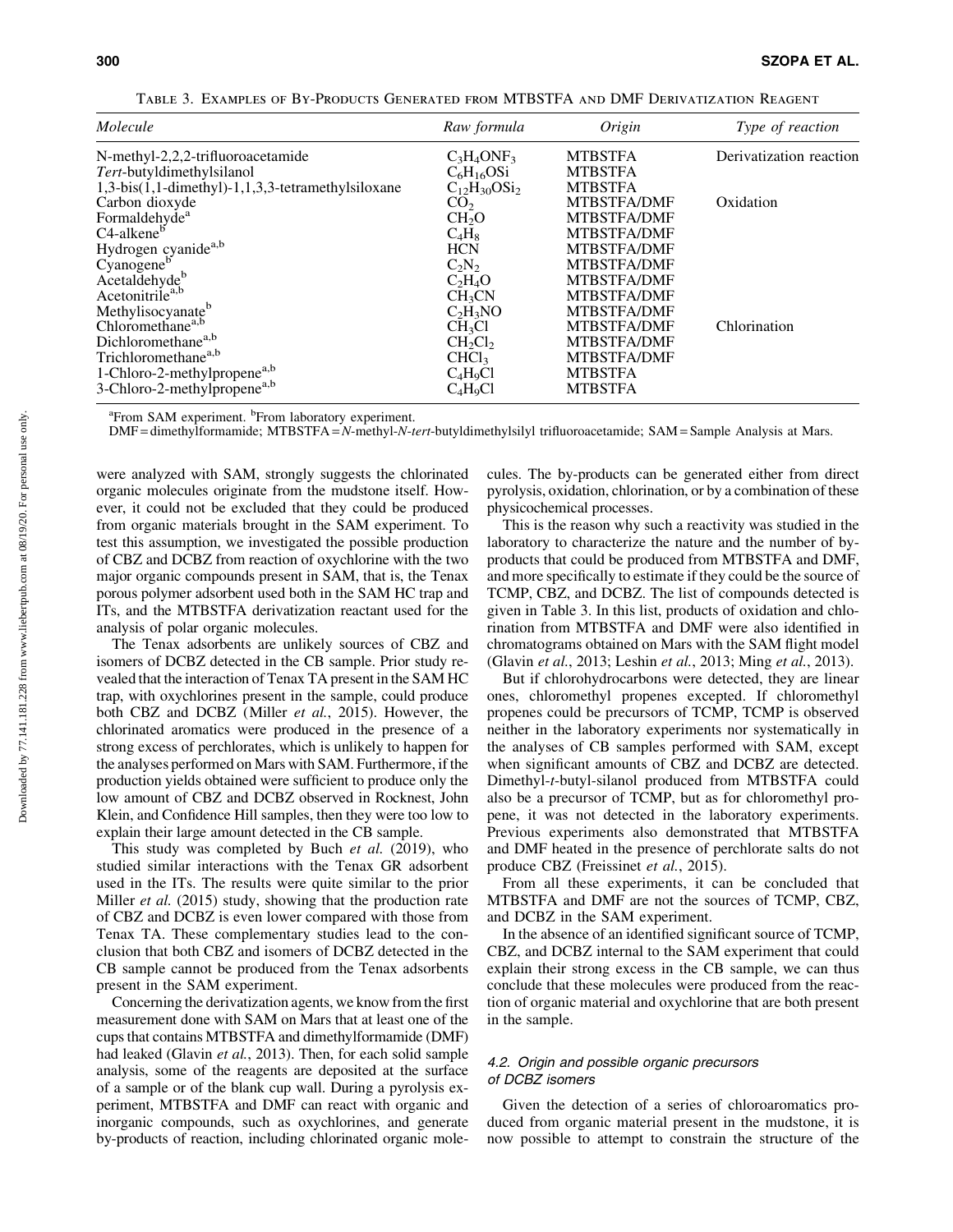

FIG. 5. Total ion chromatogram obtained for the analysis of the volatile organic compounds produced when pyrolyzing a mixture of the Murchison meteorite (5 wt %), olivine sand (94 wt %), and calcium perchlorate (1 wt %). Pyrolysis of the sample was made at 720°C/min up to 600°C with a CDS Analytical 5250 Pyroprobe connected to an Agilent 6890 N GC coupled to a Micromass Autospec Ultima mass spectrometer. The chromatographic column was a DB-5MS (60 m, 0.25 mm,  $0.25 \,\mu$ m), and the sample was injected through a split/splitless injector with split ratio 2:1 onto a column held at  $40^{\circ}$ C for 2 min after which it was programmed to  $310^{\circ}$ C at  $4^{\circ}$ C/min.

parent molecules and their source. With this aim, laboratory experiments were performed to evaluate the potential for some samples to produce the chloroaromatics detected with the SAM experiment.

Micrometeoritic infall can be a source of the organic molecules on the martian surface (Flynn, 1996; Schmitt-Kopplin *et al.*, 2010). Therefore, it can be reasonably assumed that meteoritic organics, if present, could have reacted with martian perchlorate during pyrolysis to produce the chlorinated aromatics detected with SAM from the CB sample analyses.

To test this assumption, our team made a sample by mixing a sample from the Murchison carbonaceous meteorite with calcium perchlorate, and olivine as a simulant of silicates present among the more abundant minerals on Mars. This sample was pyrolyzed at a temperature similar to those reached for SAM pyrolysis, but with a higher heating rate than for the SAM experiment. Among the products released by the sample during the pyrolysis, it is worth noting that mono- and multi-CBZs were detected and identified with GCMS (Fig. 5). As none of the chlorinated aromatic molecules were ever detected in the Murchison meteorite, we can conclude that mono- and multi-CBZs were definitely produced from the chlorination of meteoritic organic compounds, as all the other chlorinated organic molecules detected in this experiment.

Tetrachlorobenzene isomers, pentachlorobenzene, and hexachlorobenzene were also detected in this experiment. However, they cannot be detected with SAM because the GCMS time of analysis is too short.

Concerning TCBZ, it was detected among the pyrolyzates from the Murchison meteorite in equivalent amount to DCBZ, but not from the CB sample. This difference can possibly be explained by a difference in the amount of organic material present in both samples, in the mineralogy of the samples, or in the different temperature rates used to heat the samples.

As a consequence, and assuming the difference in the pyrolytic modes between the laboratory experiment and the SAM measurement does not induce a significant difference in the nature and amount of the products of pyrolysis, this comparison shows that meteorites could be among the sources of the organic materials present in the CB sample, and such organics may have generated chlorinated aromatics during the sample pyrolysis achieved with SAM. This does not exclude other possible sources, but it validates the fact that interplanetary materials can be a source of organic molecules at the martian surface.

This assumption is of primary interest as it is considered that meteoritic organic materials could be the source of the martian atmospheric methane (Atreya *et al.*, 2007), even if the current models still do not manage to reconcile the concentration of methane detected (Formisano *et al.*, 2004; Mumma *et al.*, 2009; Webster *et al.*, 2015) with the flux of meteorites assumed to reach the martian surface (Moores and Schuerger, 2012).

In an attempt to identify the molecules at the origin of CBZ and DCBZ isomers, laboratory experiments were carried out to characterize the chemical compounds produced when pyrolyzing mixtures of well-characterized organic molecules with oxychlorines.

For example, an amino acid, a PAH, and a carboxylic acid were pyrolyzed in the presence of calcium perchlorate under SAM-like pyrolysis conditions. The organic species were selected as possible representatives from meteoritic infall material, or from products of oxidation of organic material at the surface of Mars (Benner *et al.*, 2000; Lasne *et al.*, 2016). Figure 6 shows the chromatograms obtained after the pyrolysis of alanine, naphthalene, and benzoic acid, all diluted at 0.5 wt % in fused silica to represent a reasonable amount of organic material regarding the martian surface problematics. Fused silica was chosen for its chemical inertness. In each sample, 1 wt % of calcium perchlorate was added to represent the oxychlorine chemical species present in the martian soil.

The pyrolysis of alanine in the presence of calcium perchlorate produced a smaller amount of CBZ and two of its alkylated derivatives. The pyrolysis of naphthalene with calcium perchlorate produced traces of CBZ, DCBZ, TCBZ, tetrachlorobenzene, and pentachlorobenzene, as observed for the earlier study of the Murchison meteorite material. The pyrolysis of benzoic acid in the presence of calcium perchlorate produced CBZ and the isomers of DCBZ while also producing traces of TCBZ, tetrachlorobenzene, and pentachlorobenzene.

The results of these experiments indicate that PAHs and carboxylic acids were more reactive with calcium perchlorate than amino acids, such as alanine. This was observed through the formation of organo-chlorinated compounds likely produced from the reaction between the chlorinated inorganic volatile molecules released during the pyrolysis by the calcium perchlorate, such as HCl and  $Cl<sub>2</sub>$ , and the organic molecules studied.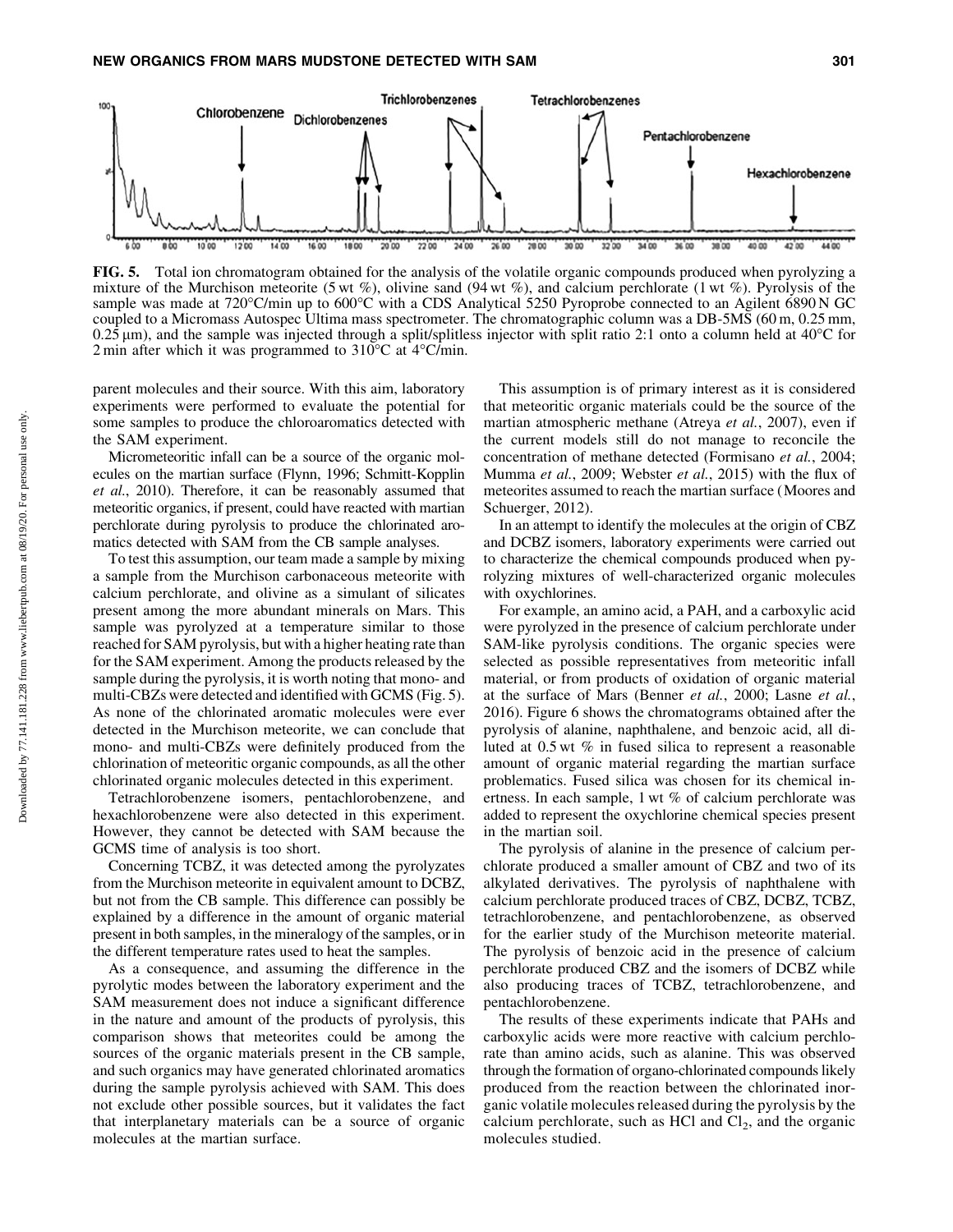

FIG. 6. Reconstructed ion chromatograms obtained after the pyrolysis of alanine (black line), naphthalene (red line), and benzoic acid (blue line) at 0.5 wt % in fused silica and mixed with 1 wt % of calcium perchlorate and plotted as: *m/z*  $112 + m/z$  111 +  $m/z$  146 +  $m/z$  180. For the benzoic acid, the *m/z* 146 and the *m/z* 180 have been multiplied by 10 and 100, respectively. The pyrolysis ramp temperature used is similar to the SAM one with a start at  $40^{\circ}$ C, up to 900 $^{\circ}$ C at a 35°C/min rate. Compounds highlighted in gray: 1: CBZ, 2: 1,2,3-trichloro-2 methylpropane, 3: DCBZ and isomers, 4: trichlorobenzene and isomers.

It is likely that the aromaticity of naphthalene and benzoic acid explains this observation because aromatic molecules are usually less subject to oxidation compared with aliphatic ones (as alanine). They can thus resist oxidation for reacting with  $HCl$  and  $Cl<sub>2</sub>$ , whereas alanine should be mainly oxidized. If an aromatic amino acid would have been used, the production rate of CBZ should have been higher than with alanine, as the aromatic structure is less sensible to pyrolysis and oxidation (see the case of phenylalanine, *e.g.*, Wang *et al.*, 2004). However, aromatic amino acids are naturally less abundant than aliphatic ones, as in the Murchison meteorite for instance (Koga and Naraoka, 2017). Therefore, aliphatic amino acids are more relevant in our case to assess the fate of amino acids when analyzed with the SAM experiment.

Moreover, the formation of CBZ seems to depend on the molecular weight and the structure of the precursor organic molecule. Indeed, when using a SAM-like pyrolysis temperature ramp, the formation of CBZ seems to be more probable in the presence of high molecular weight compounds ( $>C_{10}$ ), such as naphthalene, or in the presence of molecules having an aromatic structure, such as naphthalene and benzoic acid.

CBZ is probably produced from an intermediary organic molecule released and/or formed during the pyrolysis, and easy to chlorinate such as benzene, even if benzene itself cannot account for the total amount of CBZ formed by this process in the SAM experiment (Miller *et al.*, 2016). Although the detection of CBZ on Mars does not implicitly allow for the strict identification of its precursors, the results show that CBZ is unlikely produced from a reaction between calcium perchlorate and alanine. This could potentially be extended to exclude amino acids as the major source of CBZ, although this should be confirmed by testing a variety of amino acids.

The experiments also showed that DCBZ could be produced from reactions between calcium perchlorate and PAHs and/or carboxylic acids because all the DCBZ isomers were formed in the presence of both naphthalene and benzoic acid.

It is noted that the DCBZ was more abundant in the case of the benzoic acid pyrolysis. This variation in the amount of CBZ and DCBZ released by each organic compound tested results in different CBZ/DCBZ ratios (Fig. 3). For instance, the CBZ/ DCBZ ratio obtained for benzoic acid is much higher than for alanine and naphthalene. It can indicate that the production of CBZ and DCBZ is more efficient through chlorination of substituted benzene compared with chlorination of PAHs, or chlorination and restructuration of alanine.

Thus, the nature of the molecular parent of CBZ and DCBZ could be representative of the different ratios observed in the different experiments performed with SAM. However, we need to test more organic compounds to reasonably test this assumption (study under progress). Moreover, the difference in the conditions of preparation of the sample and of transfer of the gases released to the GCMS should also be considered as a plausible explanation of the different ratios observed.

Moreover, the DCBZ usually came with the detection of TCBZ and tetrachlorobenzene isomers, as well as pentachlorobenzene, that were not detected with SAM. It is then likely that the formation of tetra- and pentachlorobenzene would require higher concentrations of the parent organic molecules than present in the samples analyzed by SAM.

It can be noticed that many aliphatic chlorinated organics, bearing from 1 to 10 carbon atoms, have also been detected after pyrolyzing the PAH and the amino acid in the presence of calcium perchlorate. Molecules belonging to these three chemical families could likely contribute to the  $C_1$  to  $C_4$ chloroalkanes detected when analyzing martian samples, and they could potentially be among the organic precursors on Mars. Some TCMP was also detected only after the pyrolysis of calcium perchlorate with naphthalene. Therefore, it may be the source of a fraction of the TCMP detected with SAM. This result would confirm the presence of calcium perchlorate on Mars, and it would indicate that naphthalene could be one of the organic precursors of TCMP.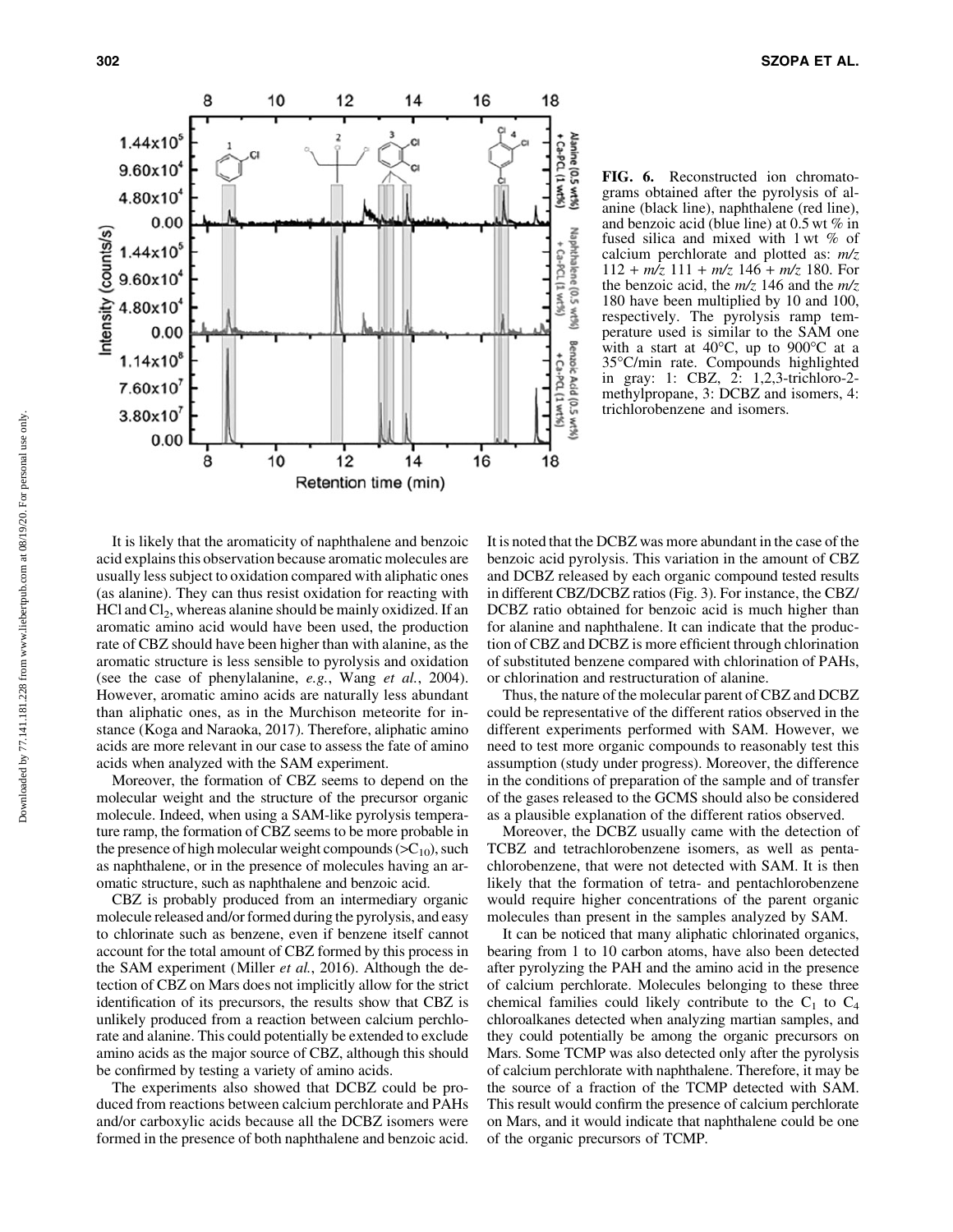From these experiments, we cannot conclude that a single compound can be the source of CBZ and DCBZ. However, organic compounds assumed to be present in the soil of Mars from well-established theories are shown to be plausible sources. It is obvious that further studies are required to determine if the possible sources of CBZ and DCBZ can be restrained to a limited number of parent compounds, or if any organics present at the surface can produce CBZ and DCBZ when pyrolyzed in the presence of oxychlorines.

#### 5. Conclusions

The detection of TCMP and the isomers of DCBZ in the products of pyrolysis of the CB sample collected at the Yellowknife Bay site, in Gale crater, by the Curiosity rover, further reinforces the detection of organic matter in the martian mudstone. In addition to CBZ, and  $C_2$  to  $C_4$  dichloroalkanes previously identified, we know now two series of chlorinated HCs that are produced from the reaction of organic molecules with oxychlorines both indigenous to the samples.

Even if such chlorohydrocarbons could be present in this state in the sample, it is highly unlikely that they would contribute to the entire amount of the chlorohydrocarbons detected with SAM. Also, these series of compounds can be used to try to identify the potential precursor materials.

Through laboratory studies, we showed that the presence of CBZ and DCBZ is compatible with the presence of meteoritic material in the sample, or with organic materials that have been partially oxidized under the surface conditions of the planet. Further experiments should now be performed to refine the identification of the possible sources of the chlorohydrocarbons detected with SAM. However, it would also be of high interest to detect and identify organic molecules that are not altered through the sample processing achieved with SAM.

Future measurements could reveal the pristine structure of the organic molecules present in the sedimentary materials through two main ways.

First, some minerals have thermal properties that induce their thermal decomposition at temperatures higher than that of some perchlorates and chlorates, such as kieserite (Francois *et al.*, 2016). In this case, the organic molecules trapped in the mineral matrix should be released in the gaseous phase in the absence of an oxidant or chlorinator, preserving them from destructive reactions. This mechanism is probably at the source of the detection of organic molecular fragments observed in most of the samples analyzed with SAM when heated at high temperatures (Eigenbrode *et al.*, 2018). This detection could be enhanced if Curiosity can reach the enriched sulfate layer located further up Mount Sharp (Grotzinger *et al.*, 2012), as sulfates could be among the most efficient minerals to protect organic molecules.

Second, SAM will soon use chemical reactants present in a few pyrolytic cells of the instrument (Mahaffy *et al.*, 2012) to proceed to the derivatization reaction (Stalport *et al.*, 2012). The large excess of derivatization reactant could consume the major part of the reactive species released from the oxychlorines, resulting in the protection of the organic molecules present in the sample from being chemically altered.

## Acknowledgments

We thank Shane O'Reilly for the Murchison/olivine/ perchlorate pyrolysis results data depicted in Fig. 5.

#### Author Disclosure Statement

No competing financial interests exist.

### Funding Information

The NASA Mars Exploration Program supported the development and operations of SAM. The French National Space Agency, the Centre National d'Etudes Spatiales (CNES), supported the development and operations of the SAM GC. R.E.S., J.L.E., and D.P.G. were supported by the NASA ROSES MSL Participating Scientist Program.

## **References**

- Alberti, R., Genoni, M.M., Pascual, C., and Vogt, J. (1974) Elektronenstoss ionisationsquerschnitte von organischen molekuelen. *Int J Mass Spectrom Ion Phys* 14:89–98.
- Archer, P.D., Franz, H.B., Sutter, B., Arevalo, R.D., Coll, P., Eigenbrode, J.L., Glavin, D.P., Jones, J.J., Leshin, L.A., Mahaffy, P.R., McAdam, A.C., McKay C.P., Ming, D.W., Morris, R.V., Navarro-González, R., Niles, P.B., Pavlov, A., Squyres, S.W., Stern, J.C., and Wray, J.J. (2014) Abundances and implications of volatile-bearing species from evolved gas analysis of the Rocknest aeolian deposit, Gale crater, Mars. *J Geophys Res Planets* 119:237–254.
- Atreya, S.K., Mahaffy, P.R., and Wong, A.-S. (2007) Methane and related trace species on Mars: origin, loss, implications for life, and habitability. *Planet Space Sci* 55:358–369.
- Bart, M. (2003) *Electron Impact Ionization: Measurements of Absolute Cross-Sections and Cross-Beam Studies*. University of Canterbury, Christchurch, New Zealand, p 317.
- Bell, E.A., Boehnke, P., Harrison, T.M., and Mao, W.L. (2015) Potentially biogenic carbon preserved in a 4.1 billion-yearold zircon. *Proc Natl Acad Sci U S A* 112:14518–14521.
- Benner, S.A., Devine, K.G., Matveeva, L.N., and Powell, D.H. (2000) The missing organic molecules on Mars. *Proc Natl Acad Sci U S A* 97:2425–2430.
- Biemann, K., Oro, J., Toulmin, P., Orgel, L.E., Nier, A.O., Anderson, D.M., Simmonds, P.G., Flory, D., Diaz, A.V., Rushneck, D.R., Biemann, K., Oro, J., Toulmin, P., 3rd, Orgel, L.E., Nier, A.O., Anderson, D.M., Simmonds, P.G., Flory, D., Diaz, A.V., Rushneck, D.R., and Biller, J.A. (1977) The search for organic substances and inorganic volatile compounds in the surface of Mars. *J Geophys Res* 82:4641–4658.
- Bristow, T.F., Bish, D.L., Vaniman, D.T., Morris, R.V., Blake, D.F., Grotzinger, J.P., Rampe, E.B., Crisp, J.A., Achilles, C.N., Ming, D.W., Ehlmann, B.L., King, P.L., Bridges, J.C., Eigenbrode, J.L., Sumner, D.Y., Chipera, S.J., Moorokian, J.M., Treiman, A.H., Morrison, S.M., Downs, R.T., Farmer, J.D., Marais, D.D., Sarrazin, P., Floyd, M.M., Mischna, M.A., and McAdam, A.C. (2015) The origin and implications of clay minerals from Yellowknife Bay, Gale Crater, Mars. *Am Mineral* 100:824–836.
- Buch, A., Belmahdi, I., Szopa, C., Freissinet, C., Glavin, D.P., Millan, M., Summons, R., Coscia, D., Teinturier, S., Bonnet, J.Y., He, Y., Cabane, M., Navarro-Gonzalez, R., Malespin, C.A., Stern, J., Eigenbrode, J., Mahaffy, P.R., and Johnson, S.S. (2019) Role of the Tenax<sup>®</sup> adsorbent in the interpretation of the EGA and GC-MS analyses performed with the Sample Analysis at Mars in Gale Crater. *J Geophys Res Planets* doi: 10.1029/2019JE005973.
- Cockell, C.S., Bush, T., Bryce, C., Direito, S., Fox-Powell, M., Harrison, J.P., Lammer, H., Landenmark, H., Martin-Torres, J., Nicholson, N., Noack, L., O'Malley-James, J., Payler, S.J., Rushby, A., Samuels, T., Schwendner, P., Wadsworth, J., and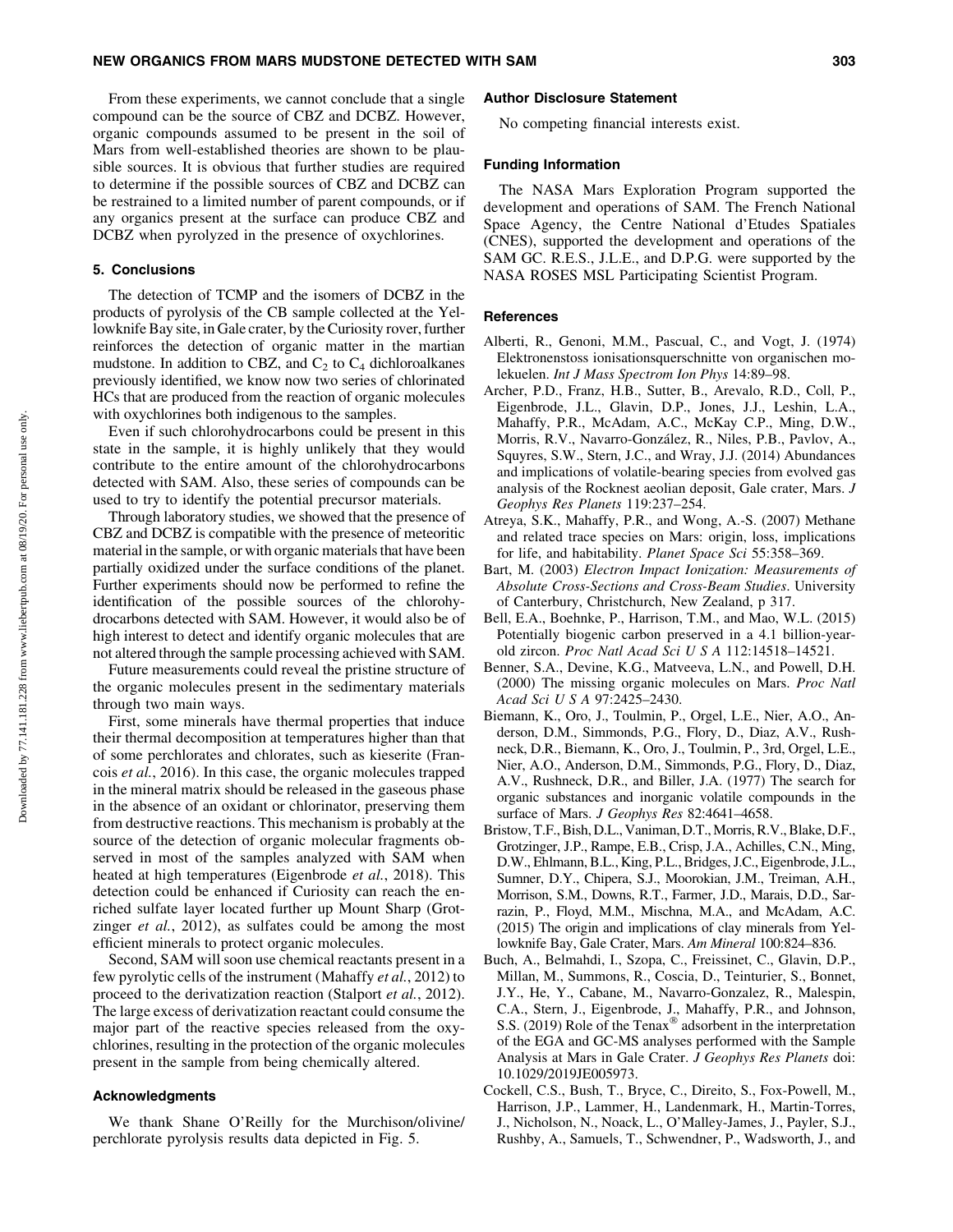Zorzano, M.P. (2016) Habitability: a review. *Astrobiology* 16: 89–117.

- Edgar, L.A., Gupta, S., Rubin, D.M., Lewis, K.W., Kocurek, G.A., Anderson, R.B., Bell, J.F., Dromart, G., Edgett, K.S., Grotzinger, J.P., Hardgrove, C., Kah, L.C., Leveille, R., Malin, M.C., Mangold, N., Milliken, R.E., Minitti, M., Palucis, M., Rice, M., Rowland, S.K., Schieber, J., Stack, K.M., Sumner, D.Y., Wiens, R.C., Williams, R.M.E., and Williams, A.J. (2018) Shaler: *in situ* analysis of a fluvial sedimentary deposit on Mars. *Sedimentology* 65:96–122.
- Eigenbrode, J.L., Summons, R.E., Steele, A., Freissinet, C., Millan, M., Navarro-González, R., Sutter, B., McAdam, A.C., Franz, H., Glavin, D.P., Archer, P.D., Jr., Mahaffy, P.R., Conrad, P.G., Hurowitz, J.A., Grotzinger, J.P., Gupta, S., Ming, D.W., Sumner, D.Y., Szopa, C., Malespin, C., Buch, A., and Coll, P. (2018) Organic matter preserved in 3-billion-yearold mudstones at Gale Crater, Mars. *Science* 360:1096–1101.
- Farley, K.A., Malespin, C., Mahaffy, P., Grotzinger, J.P., Vasconcelos, P.M., Milliken, R.E., Malin, M., Edgett, K.S., Pavlov, A.A., Hurowitz, J.A., Grant, J.A., Miller, H.B., Arvidson. R., Beegle, L., Calef, F., Conrad, P.G., Dietrich, W.E., Eigenbrode, J., Gellert, R., Gupta, S., Hamilton, V., Hassler, D.M., Lewis, K.W., McLennan, S.M., Ming, D., Navarro-Gonza´lez, R., Schwenzer, S.P., Steele, A., Stolper, E.M., Sumner, D.Y., Vaniman, D., Vasavada, A., Williford, K., Wimmer-Schweingruber, R.F.; and MSL Science Team. (2014) *In situ* radiometric and exposure age dating of the martian surface. *Science* 343:5.
- Farmer, J.D. and DesMarais, D.J. (1999) Exploring for a record of ancient martian life. *J Geophys Res* 104:26977–26995.
- Flynn, G.J. (1996) The delivery of organic matter from asteroids and comets to the early surface of Mars. *Earth Moon Planets* 72:469–474.
- Formisano, V., Sudhir, A.K., Encrenaz, T., Ignatiev, N., Giuranna, M. (2004) Detection of methane in the atmosphere of Mars. *Science* 306:1758–1761.
- Francois, P., Szopa, C., Buch, A., Coll, P., McAdam, A.C., Mahaffy, P.R., Freissinet, C., Glavin, D.P., Navarro-Gonzalez, R., and Cabane, M. (2016) Magnesium sulfate as a key mineral for the detection of organic molecules on Mars using pyrolysis. *J Geophys Res Planets* 121:61–74.
- Franz, H.B., McAdam, A.C., Ming, D.W., Freissinet, C., Mahaffy, P.R., Eldridge, D.L., Fischer, W.W., Grotzinger, J.P., House, C.H., Hurowitz, J.A., McLennan, S.M., Schwenzer, S.P., Vaniman, D.T., Archer, P.D., Atreya, S.K., and Conrad, P.G. (2017) Large sulfur isotope fractionations in martian sediments at Gale crater. *Nat Geosci* 10:658–662.
- Freissinet, C., Glavin, D.P., Mahaffy, P.R., Miller, K.E., Eigenbrode, J.L., Summons, R.E., Brunner, A.E., Buch, A., Szopa, C., Archer, P.D., Franz, H.B., Atreya, S.K., Brinckerhoff, W.B., Cabane, M., Coll, P., Conrad, P.G., Des Marais, D.J., Dworkin, J.P., Fairén, A.G., François, P., Grotzinger, J.P., Kashyap, S., Ten Kate, I.L., Leshin, L.A., Malespin, C.A., Martin, M.G., Martin-Torres, F.J., McAdam, A.C., Ming, D.W., Navarro-González, R., Pavlov, A.A., Prats, B.D., Squyres, S.W., Steele, A., Stern, J.C., Sumner, D.Y., Sutter, B., and Zorzano, M.P. (2015) Organic molecules in the Sheepbed Mudstone, Gale crater, Mars. *J Geophys Res Planets* 120:495–514.
- Glavin, D.P., Freissinet, C., Miller, K.E., Eigenbrode, J.L., Brunner, A.E., Buch, A., Sutter, B., Archer, P.D., Atreya, S.K., Brinckerhoff, W.B., Cabane, M., Coll, P., Conrad, P.G., Coscia, D., Dworkin, J.P., Franz, H.B., Grotzinger, J.P., Leshin, L.A., Martin, M.G., McKay, C., Ming, D.W., Navarro-González, R., Pavlov, A., Steele, A., Summons, R.E., Szopa, C., Teinturier, S., and Mahaffy, P.R.. (2013) Evidence for

perchlorates and the origin of chlorinated hydrocarbons detected by SAM at the Rocknest aeolian deposit in Gale crater. *J Geophys Res Planets* 118:1955–1973.

- Grotzinger, J., Crisp, J., Vasavada, A., Anderson, R., Baker, C., Barry, R., Blake, D., Conrad, P., Edgett, K., Ferdowski, B., Gilbert, J.B. Golombek, M., Jandura, L., Maki, J., Simmonds, J.J., and Welch, R.V. (2012) Mars Science Laboratory mission and science investigation. *Space Sci Rev* 170:5–56.
- Grotzinger, J.P., Sumner, D.Y., Kah, L.C., Stack, K., Gupta, S., Edgar, L., Rubin, D., Lewis, K., Schieber, J., Mangold, N., Milliken, R., Conrad, P.G., DesMarais, D., Farmer, J., Siebach, K., Calef, F., 3rd, Hurowitz, J., McLennan, S.M., Ming, D., Vaniman, D., Crisp, J., Vasavada, A., Edgett, K.S., Malin, M., Blake, D., Gellert, R., Mahaffy, P., Wiens, R.C., Maurice, S., Grant, J.A., Wilson, S., Anderson, R.C., Beegle, L., Arvidson, R., Hallet, B., Sletten, R.S., Rice, M., Bell, J., 3rd, Griffes, J., Ehlmann, B., Anderson, R.B., Bristow, T.F., Dietrich, W.E., Dromart, G., Eigenbrode, J., Fraeman, A., Hardgrove, C., Herkenhoff, K., Jandura, L., Kocurek, G., Lee, S., Leshin, L.A., Leveille, R., Limonadi, D., Maki, J., McCloskey, S., Meyer, M., Minitti, M., Newsom, H., Oehler, D., Okon, A., Palucis, M., Parker, T., Rowland, S., Schmidt, M., Squyres, S., Steele, A., Stolper, E., Summons, R., Treiman, A., Williams, R., Yingst, A.; and MSL Science Team. (2014) A habitable fluvio-lacustrine environment at Yellowknife Bay, Gale crater, Mars. *Science* 343:14.
- Guzman, M., McKay, C.P., Quinn, R., Szopa, C., Davila, A.F., Navarro-González, R., and Freissinet, C. (2018) Identification of chlorobenzene in the Viking gas chromatograph-mass spectrometer data sets: reanalysis of Viking mission data consistent with aromatic organic compounds on Mars. *J Geophys Res Planets* 123:1674–1683.
- Harrison, A.G., Jones, E.G., Gupta, S.K., and Nagy, G.P. (1966) Total cross sections for ionization by electron impact. *Can J Chem* 44:1967–1973.
- Hecht, M., Kounaves, S., Quinn, R., West, S., Young, S., Ming, D., Catling, D., Clark, B., Boynton, W., and Hoffman, J. (2009) Detection of perchlorate and the soluble chemistry of martian soil at the Phoenix lander site. *Science* 325:64.
- Koga, T. and Naraoka, H. (2017) A new family of extraterrestrial amino acids in the Murchison meteorite. *Sci Rep* 7:636.
- Lampe, F.W., Franklin, J.L., and Field, F.H. (1957) Cross sections for ionization by electrons. *J Am Chem Soc* 79:6129–6132.
- Lasne, J., Noblet, A., Szopa, C., Navarro-González, R., Cabane, M., Poch, O., Stalport, F., François, P., Atreya, S.K., and Coll, P. (2016) Oxidants at the surface of Mars: a review in light of recent exploration results. *Astrobiology* 16:977–996.
- Leshin, L.A., Mahaffy, P.R., Webster, C.R., Cabane, M., Coll, P., Conrad, P.G., Archer, P.D., Atreya, S.K., Brunner, A.E., Buch, A., Eigenbrode, J.L., Flesch, G.J., Franz, H.B., Freissinet, C., Glavin, D.P., McAdam, A.C., Miller, K.E., Ming, D.W., Morris, R.V., Navarro-González, R., Niles, P.B., Owen, T., Pepin, R.O., Squyres, S., Steele, A., Stern, J.C., Summons, R.E., Sumner, D.Y., Sutter, B., Szopa, C., Teinturier, S., Trainer, M.G., Wray, J.J., Grotzinger, J.P.; and MSL Science Team. (2013) Volatile, isotope, and organic analysis of martian fines with the Mars Curiosity rover. *Science* 341:9.
- Léveillé, R.J., Bridges, J., Wiens, R.C., Mangold, N., Cousin, A., Lanza, N., Forni, O., Ollila, A., Grotzinger, J., Clegg, S., Siebach, K., Berger, G., Clark, B., Fabre, C., Anderson, R., Gasnault, O., Diana Blaney, D., Deflores, L., Leshin, L., Maurice, S., and Newsom, H. (2014) Chemistry of fracturefilling raised ridges in Yellowknife Bay, Gale crater: window into past aqueous activity and habitability on Mars. *J Geophys Res Planet* 119:2398–2415.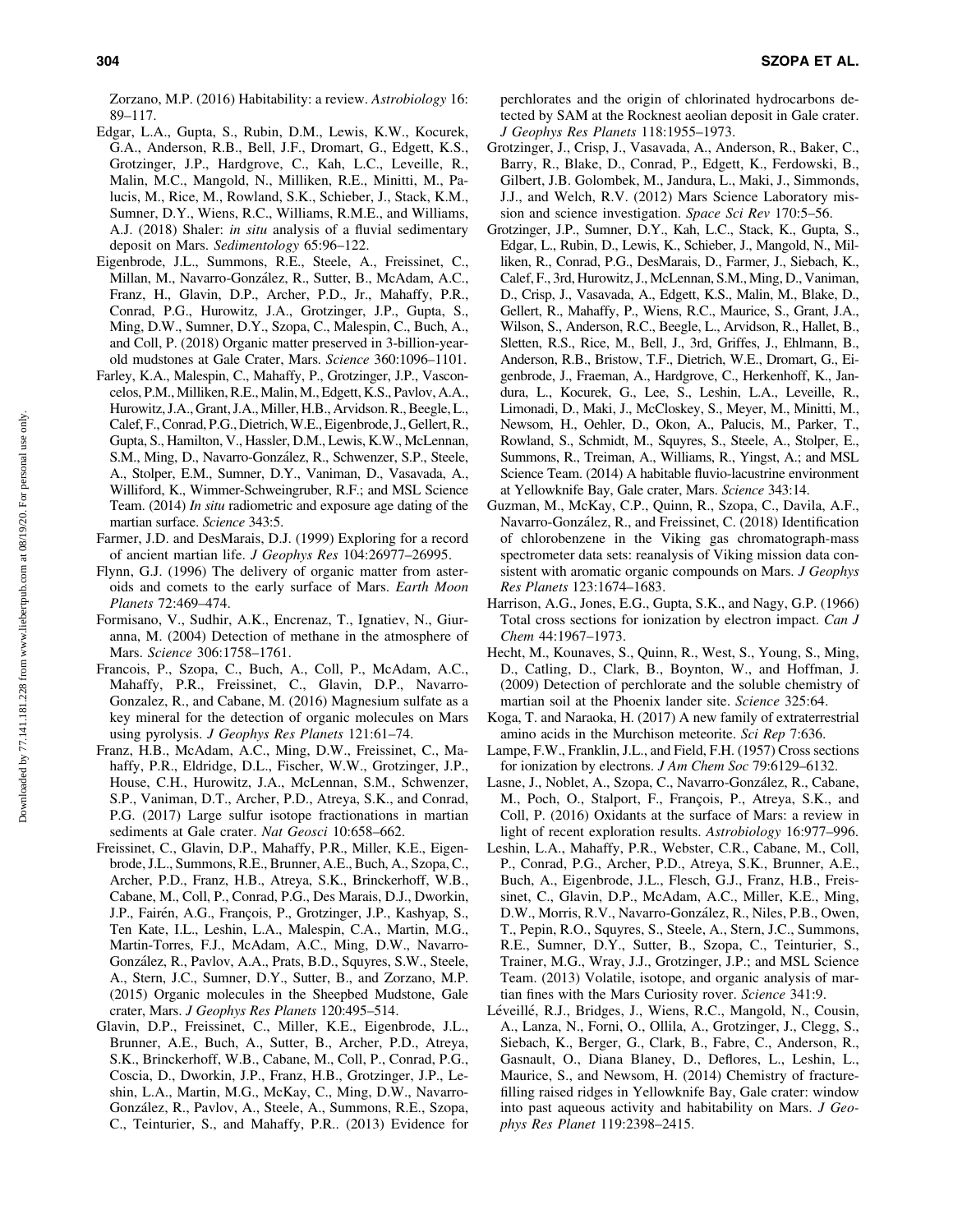- Mahaffy, P., Webster, C., Cabane, M., Conrad, P., Coll, P., Atreya, S., Arvey, R., Barciniak, M., Benna, M., Bleacher, L., Brinckerhoff, W.B., Eigenbrode, J.L., Carignan, D.; Cascia, M.; Chalmers, R.A., Dworkin, J.P., Errigo, T., Everson, P., Franz, H., Farley, R., Feng, S., Frazier, G., Freissinet, C., Glavin, D.P., Harpold, D.N., Hawk, D., Holmes, V., Johnson, C.S., Jones, A., Jordan, P., Kellogg, J., Lewis, J., Lyness, E., Malespin, C.A., Martin, D.K., Maurer, J., McAdam, A.C., McLennan, D., Nolan, T.J., Noriega, M., Pavlov, A.A., Prats, B., Raaen, E., Sheinman, O., Sheppard, D., Smith, D., Stern, J.C., Tan, F., Trainer, M., Ming, D.W., Morris, R.V., Jones, J., Gundersen, C., Steele, A., Wray, J., Botta, O., Leshin, L.A., Owen, T., Battel, S., Jakosky, B.M., Manning, H., Squyres, S., Navarro-González, R., McKay, C.P., Raulin, F., Sternberg, R., Buch, A., Sorensen, P., Kline-Schoder, R., Coscia, D., Szopa, C., Teinturier, S., Baffes, C., Feldman, J., Flesch, G., Forouhar, S., Garcia, R., Keymeulen, D., Woodward, S., Block, B.P., Arnett, K., Miller, R., Edmonson, C., Gorevan, S., and Mumm, M. (2012) The sample analysis at Mars investigation and instrument suite. *Space Sci Rev* 170:401–478.
- McLennan, S.M., Anderson, R.B., Bell, J.F., Bridges, J.C., Calef, F., Campbell, J.L., Clark, B.C., Clegg, S., Conrad, P., Cousin, A., Des Marais, D.J., Dromart, G., Dyar, M.D., Edgar, L.A., Ehlmann, B.L., Fabre, C., Forni, O., Gasnault, O., Gellert, R., Gordon, S., Grant, J.A., Grotzinger, J.P., Gupta, S., Herkenhoff, K.E., Hurowitz, J.A., King, P.L., Le Mouélic, S., Leshin, L.A., Léveillé, R., Lewis, K.W., Mangold, N., Maurice, S., Ming, D.W., Morris, R.V., Nachon, M., Newsom, H.E., Ollila, A.M., Perrett, G.M., Rice, M.S., Schmidt, M.E., Schwenzer, S.P., Stack, K., Stolper, E.M., Sumner, D.Y., Treiman, A.H., VanBommel, S., Vaniman, D.T., Vasavada, A., Wiens, R.C., Yingst, R.A.; and MSL Science Team. (2014) Elemental geochemistry of sedimentary rocks at Yellowknife Bay, Gale crater, Mars. *Science* 343:10.
- Michalski, J.R., Bibring, J.P., Poulet, F., Loizeau, D., Mangold, N., Dobrea, E.N., Bishop, J.L., Wray, J.J., McKeown, N.K., Parente, M., Hauber, E., Altieri, F., Carrozzo, F.G., and Niles, P.B. (2010) The Mawrth Vallis Region of Mars: a potential landing site for the Mars Science Laboratory (MSL) mission. *Astrobiology* 10:687–703.
- Millan, M., Szopa, C., Buch, A., Belmahdi, I., Glavin, D.P., Freissinet, C., Eigenbrode, J.L., Archer, P.D., Sutter, B., Summons, R.E., Navarro-González, P., Coll, P., Cabane, M., Mahaffy, P.; and the SAM and MSL science teams. (2017) Influence of oxychlorine phase during the pyrolysis of organic compounds and the quest of organics on Mars with the SAM experiment. In *Astrobiology Science Conference*, Tucson.
- Millan, M., Szopa, C., Buch, A., Coll, P., Glavin, D.P., Freissinet, C., Navarro-Gonzalez, R., François, P., Coscia, D., Bonnet, J.Y., Teinturier, S., Cabane, M., and Mahaffy, P.R. (2016) *In situ* analysis of martian regolith with the SAM experiment during the first Mars year of the MSL mission: identification of organic molecules by gas chromatography from laboratory measurements. *Planet Space Sci* 129:88–102.
- Miller, K.E., Eigenbrode, J.L., Freissinet, C., Glavin, D.P., Kotrc, B., Francois, P., and Summons, R.E. (2016) Potential precursor compounds for chlorohydrocarbons detected in Gale Crater, Mars, by the SAM instrument suite on the Curiosity rover. *J Geophys Res Planets* 121:296–308.
- Miller, K.E., Kotrc, B., Summons, R.E., Belmahdi, I., Buch, A., Eigenbrode, J.L., Freissinet, C., Glavin, D.P., and Szopa, C. (2015) Evaluation of the Tenax trap in the Sample Analysis at Mars instrument suite on the Curiosity rover as a potential

hydrocarbon source for chlorinated organics detected in Gale Crater. *J Geophys Res Planets* 120:1446–1459.

- Ming, D.W., Archer, P.D., Glavin, D.P., Eigenbrode, J.L., Franz, H.B., Sutter, B., Brunner, A.E., Stern, J.C., Freissinet, C., McAdam, A.C., Mahaffy, P.R., Cabane, M., Coll, P., Campbell, J.L., Atreya, S.K., Niles, P.B., Bell, J.F., 3rd, Bish, D.L., Brinckerhoff, W.B., Buch, A., Conrad, P.G., Des Marais, D.J., Ehlmann, B.L., Fairén, A.G., Farley, K., Flesch, G.J., Francois, P., Gellert, R., Grant, J.A., Grotzinger, J.P., Gupta, S., Herkenhoff, K.E., Hurowitz, J.A., Leshin, L.A., Lewis, K.W., McLennan, S.M., Miller, K.E., Moersch, J., Morris, R.V., Navarro-Gonza´lez, R., Pavlov, A.A., Perrett, G.M., Pradler, I., Squyres, S.W., Summons, R.E., Steele, A., Stolper, E.M., Sumner, D.Y., Szopa, C., Teinturier, S., Trainer, M.G., Treiman, A.H., Vaniman, D.T., Vasavada, A.R., Webster, C.R., Wray, J.J., Yingst, R.A.; and MSL Science Team. (2013) Volatile and organic compositions of sedimentary rocks in Yellowknife Bay, Gale Crater, Mars. *Science* 343:1245267.
- Mojzsis, S.J., Arrhenius, G., McKeegan, K.D., Harrison, T.M., Nutman, A.P., and Friend, C.R.L. (1996) Evidence for life on Earth before 3,800 million years ago. *Nature* 384:55–59.
- Moores, J.E. and Schuerger, A.C. (2012) UV degradation of accreted organics on Mars: IDP longevity, surface reservoir of organics, and relevance to the detection of methane in the atmosphere. *J Geophys Res Planets* 117:14.
- Mumma, M.J., Villanueva, G.L., Novak, R.E., Hewagama, T., Bonev, B.P., DiSanti, M.A., Mandell, A.M., and Smith, M.D. (2009) Strong release of methane on Mars in northern summer 2003. *Science* 323:1041–1045.
- Nachon, M., Clegg, S.M., Mangold, N., Schröder, S., Kah, L.C., Dromart, G., Ollila, A., Johnson, J.R., Oehler, D.Z., Bridges, J.C., Le Mouélic, S., Forni, O., Wiens, R.C., Anderson, R.B., Blaney, D.L., Bell, J.B., III, Clark, B., Cousin, A., Dyar, M.D., Ehlmann, B., Fabre, C., Gasnault, O., Grotzinger, J., Lasue, J., Lewin, E., Léveillé, R., McLennan, S., Maurice, S., Meslin, P.Y., Rapin, W., Rice, M., Squyres, S.W., Stack, K., Sumner, D.Y., Vaniman, D., and Wellington, D. (2014) Calcium sulfate veins characterized by ChemCam/Curiosity at Gale Crater, Mars. *J Geophys Res Planets* 119:1991–2016.
- Navarro-Gonza´lez, R., Vargas, E., de la Rosa, J., Raga, A.C., and McKay, C.P. (2010) Reanalysis of the Viking results suggests perchlorate and organics at midlatitudes on Mars. *J Geophys Res Planets* 115; DOI: 10.1029/2010JE003599.
- Palucis, M.C., Dietrich, W.E., Hayes, A.G., Williams, R.M.E., Gupta, S., Mangold, N., Newsom, H., Hardgrove, C., Calef, F., and Sumner, D.Y. (2014) The origin and evolution of the Peace Vallis fan system that drains to the Curiosity landing area, Gale crater, Mars. *J Geophys Res Planets* 119:705–728.
- Poulet, F., Bibring, J.-P., Mustard, J.F., Gendrin, A., Mangold, N., Langevin, Y., Arvidson, R.E., Gondet, B., Gomez, C.; and The Omega Team. (2005) Phyllosilicates on Mars and implications for early Mars climate. *Nature* 438:623–627.
- Ramirez, R.M., Kopparapu, R., Zugger, M.E., Robinson, T.D., Freedman, R., and Kasting, J.F. (2014) Warming early Mars with CO<sub>2</sub> and H<sub>2</sub>. *Nat Geosci* 7:59-63.
- Rampe, E.B., Ming, D.W., Blake, D.F., Bristow, T.F., Chipera, S.J., Grotzinger, J.P., Morris, R.V., Morrison, S.M., Vaniman, D.T., Yen, A.S., Achilles, C.N., Craig, P.I., Des Marais, D.J., Downs, R.T., Farmer, J.D., Fendrich, K.V., Gellert, R., Hazen, R.M., Kah, L.C., Morookian, J.M., Peretyazhko, T.S., Sarrazin, P., Treiman, A.H., Berger, J.A., Eigenbrode, J., Fairén, A.G., Forni, O., Gupta, S., Hurowitz, J.A., Lanza, N.L., Schmidt, M.E., Siebach, K., Sutter, B., and Thompson, L.M. (2017) Mineralogy of an ancient lacustrine mudstone